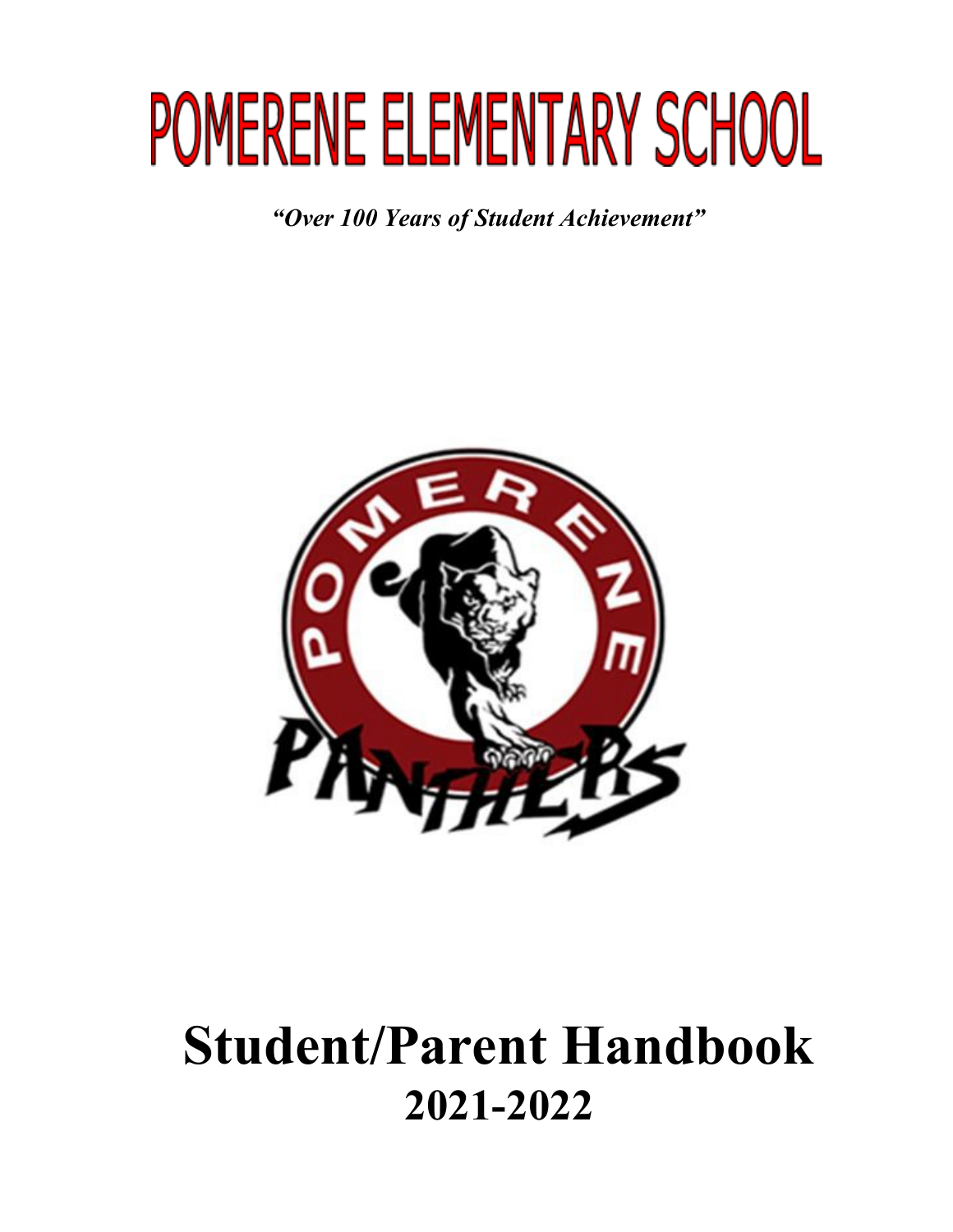

#### **POMERENE SCHOOL DISTRICT #64**

1396 Old Pomerene Rd

P.O. Box 7 Pomerene AZ 85627 PHONE: (520) 586-2407 FAX: (520) 586-7724

[www.pomereneschool.org](http://www.pomereneschool.org/)

#### **Office of the Superintendent**

Dear Parents and Students:

Welcome to Pomerene Elementary School! We are a small school with a proud tradition and we are excited to have you join the Panther team. We look forward to a wonderful year and encourage you to become actively involved in your child's education.

At Pomerene Elementary School it is our mission to provide a safe and welcoming learning community to each of our students. Understanding this, we have put together this handbook of expectations to help you prepare for the upcoming school year. This document covers many of the issues that arise at school on a daily basis, but is not to be considered an all-inclusive document. We know that often school can be challenging in and of itself and the success of each student is our first priority. With this in mind we believe that success is built from clear expectations. We would ask that you would take time to review the expectations of Pomerene Elementary School in this student handbook. This will serve as a valuable reference for you throughout the year.

At Pomerene Elementary School we take pride in our past and honor the traditions of excellence established by our students and staff. It is my desire to continue to have you and your children work with us to build these traditions for future Panthers to aspire to. Good luck to each of you throughout the school year and may you reach your highest potential.

Sincerely,

Muchand L. Sherman

 Michael L. Sherman Pomerene School Superintendent 520.586.2407 [msherman@pomereneschool.org](mailto:msherman@pomereneschool.org)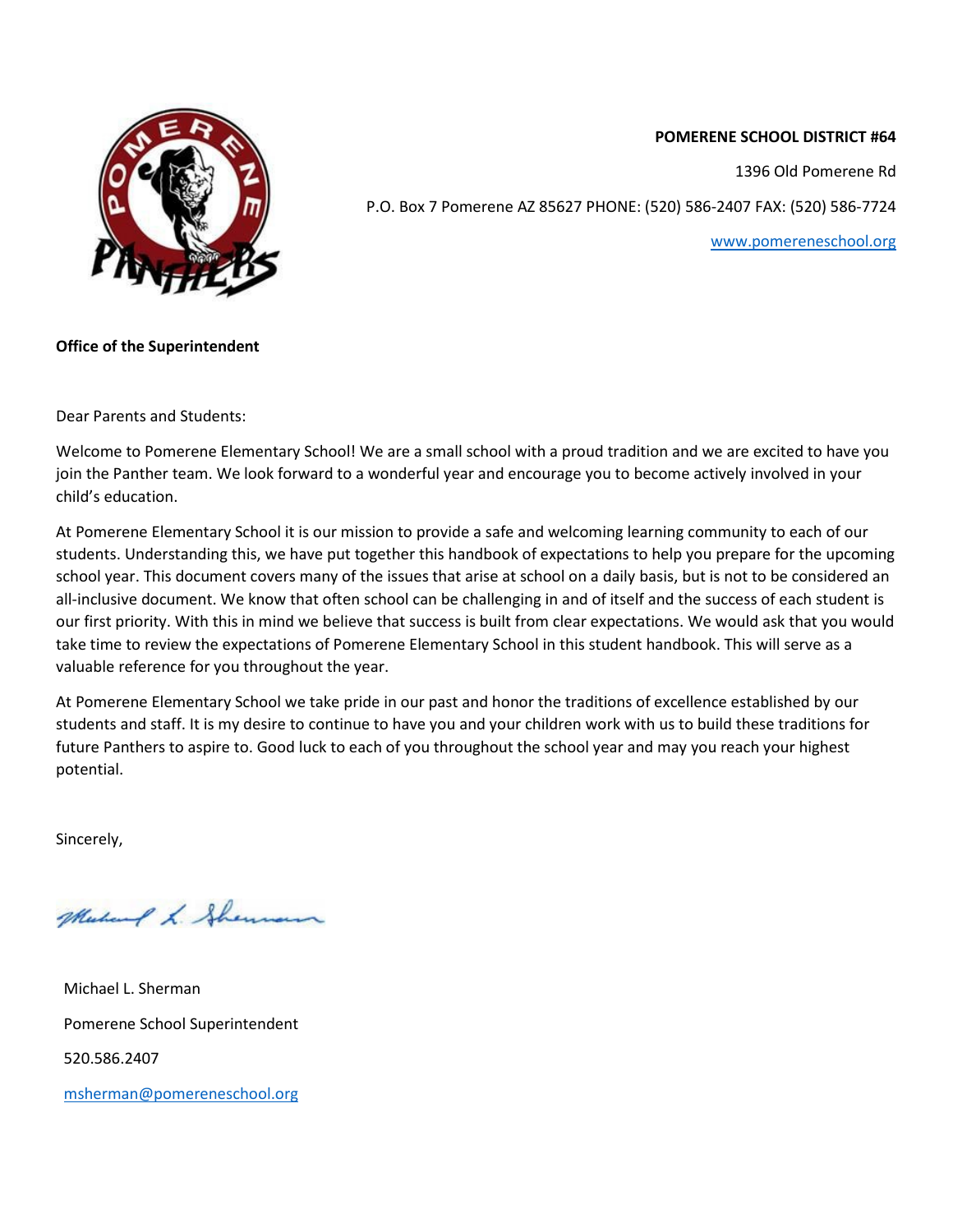#### **GOVERNING BOARD MEMBERS**

Danna Judd, President Donald Fenn, Clerk Lianna Contreras, Member Shelley Crockett, Member Maggie Montijo, Member

#### **ADMINISTRATION**

Mike Sherman, Principal/Superintendent

#### **CLERICAL STAFF**

Cheri Shull, Business Manager Candice Nuernberger, Office Manager/McKinney Vento Liaison

#### **FACULTY**

Stacy Moore, Kindergarten/1st Grade Teacher Debbie Barney, 2nd Grade Teacher Virgil Judd, 3rd Grade Teacher Paul Fenn,  $4^{\text{th}} \& 5$ th Grade Teacher Kevin Edington, Grades 6-8 Science & Social Studies Teacher Annette Richards, Grades 6-8 Language Arts Teacher Dennis Unger, Grades 6-8 Math Teacher

#### **STUDENT SERVICES**

Stacy Moore, Athletics Mark Brown, Counselor Shaulee Curtis, Counselor Sunny DeBaun, OT/PT Services Ron Higginbotham, Speech Services Debbie Barney, SPED Director Dennis Unger, Testing Coordinator

#### **SUPPORT STAFF & SERVICES**

Maria Molina, Custodial Suzy Judd, Food Service Sharon Keefer, Food Service Shelby Brittain, Paraprofessional Anna Marks, Paraprofessional Heather Brogan, Paraprofessional Florence Jones, Paraprofessional Christina Teague, Paraprofessional/Transportation/Food Service Bonnie Carner, Paraprofessional/SPED Grades K-8 Lori East, Reading Specialist/1st Grade Co-Teacher Joe Heersema, IT Services Roland Hinton, Maintenance Cliff East, Transportation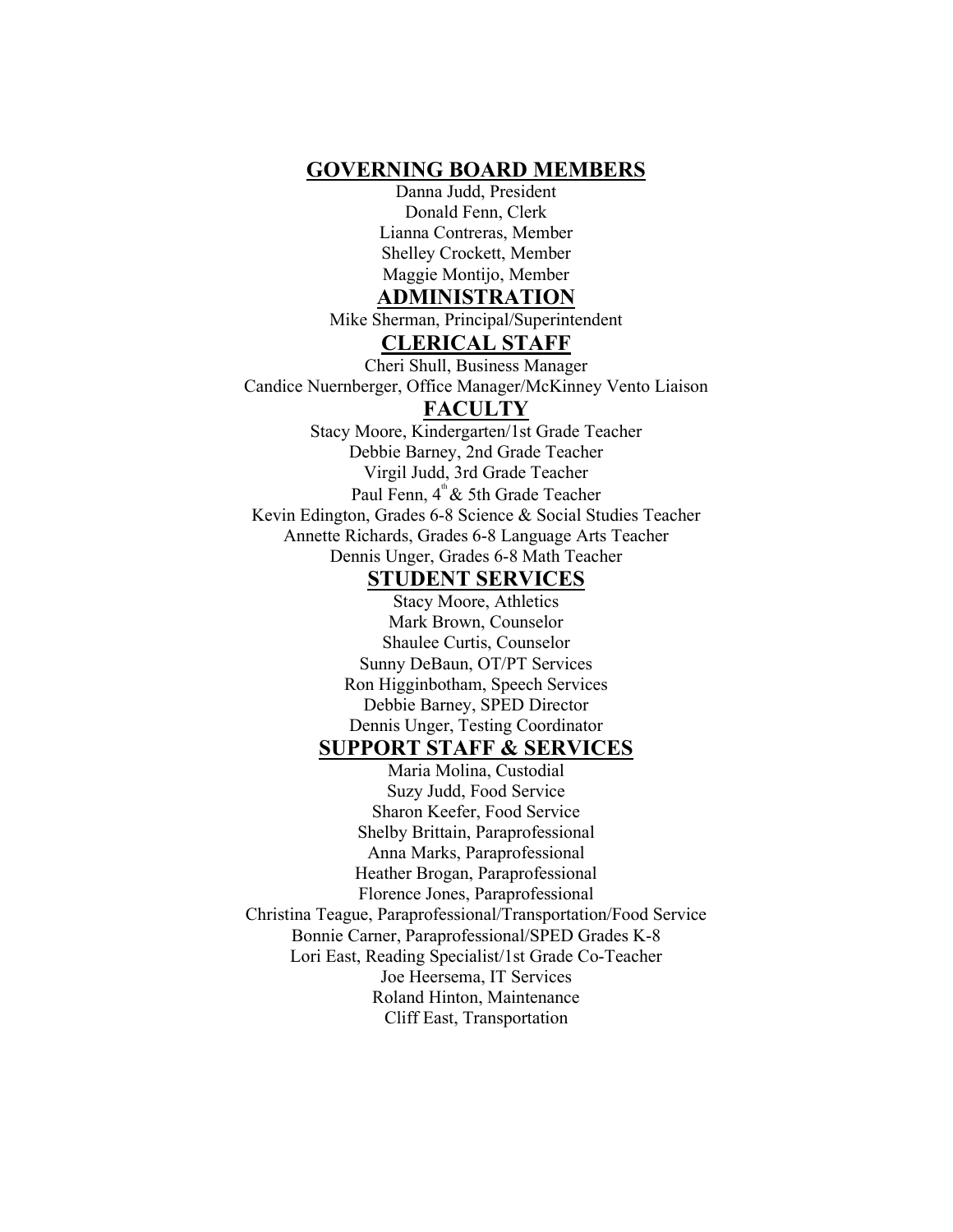Pomerene School District is a welcoming school community whose mission is to provide an engaging and safe learning environment, emphasizing quality education and traditional values that prepare students to seize opportunities for success.



- $\triangleright$  We embrace the time-honored values of Honesty, Respect, Responsibility, and a strong work ethic. These traditional values are cherished by our community, have served us well in the past and are important to our future.
- $\triangleright$  We are constantly seeking better and more efficient ways to accomplish our mission. We are never content with the status quo in our operations or in our curriculum. Our programs must provide real life and practical experiences that prepare students for the demands of change.
- $\triangleright$  Transparency is essential. We are committed to communication characterized by mutual respect between students, staff, and parents. A home/school/ community partnership with open communication is critical to building and maintaining healthy, productive relationships.
- $\geq 0$ ur facilities and technology should reflect the high value we place on education. We take pride in a campus that is safe, attractive and welcoming.
- $\geq 0$ ur school belongs to the community. It is the hub for cooperation, partnerships and ties to past generations. We actively seek to make the school accessible to the community and responsive to their needs.
- $\geq$  Student activities are essential. Participation in field trips, student organizations, as well as athletic and academic competitions enriches a child's educational experience. These activities provide opportunities for teamwork and the development of leadership skills.

Pomerene Elementary Principal's Advisory Committee July 2017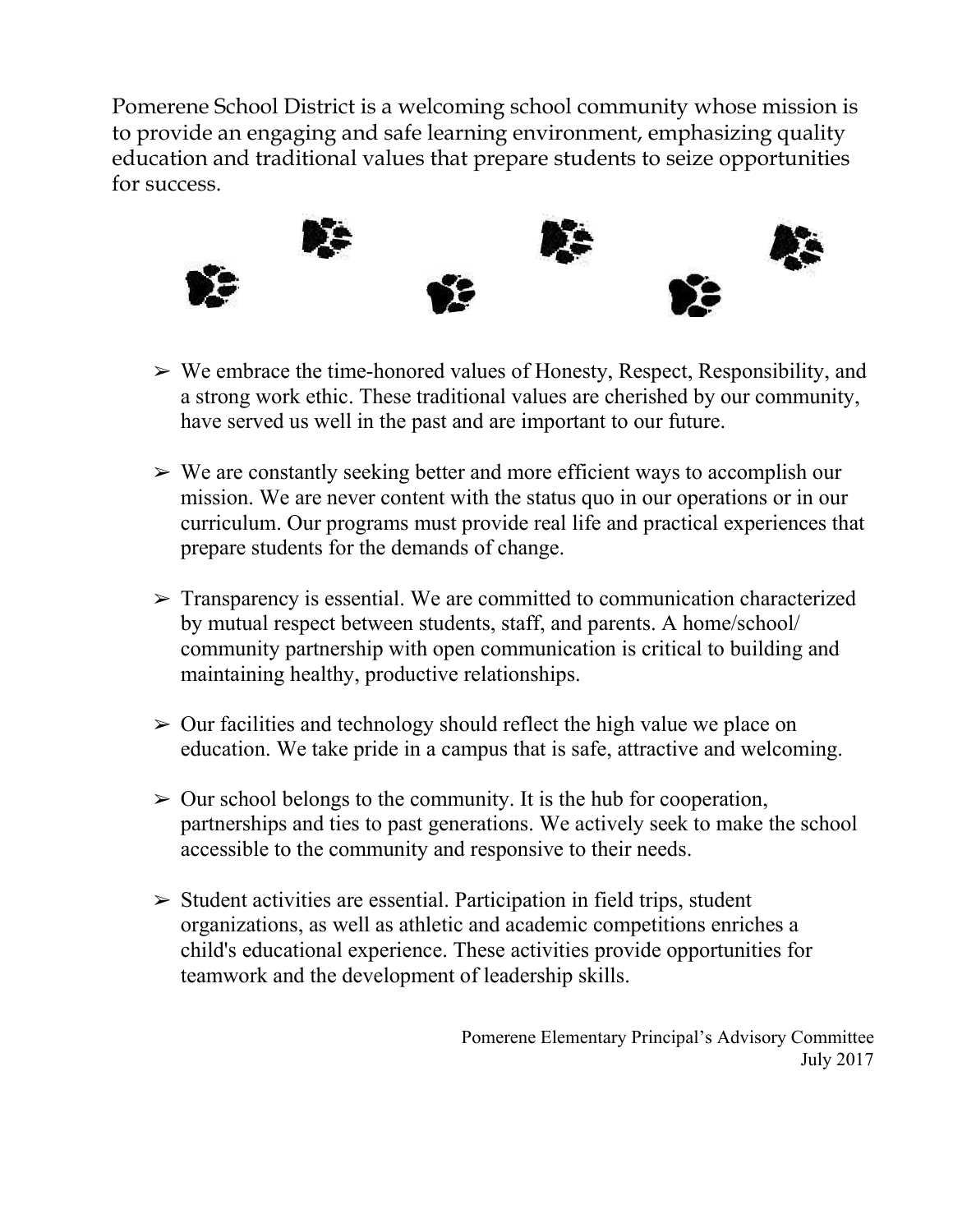## **STUDENT INFORMATION**

#### **REPORT CARDS**

The school year is divided into four grading periods of approximately nine weeks each. Report cards will be issued in the mail to parents/guardians.

| <b>Nine Week Period:</b> | <b>Period Ends In:</b> |
|--------------------------|------------------------|
|                          |                        |
|                          |                        |
|                          |                        |
|                          |                        |

#### **PROMOTION/RETENTION**

Arizona State Law requires the classroom teacher to make the decision regarding promotion or retention of a child after a year's instruction. The teacher will contact the parent regarding the possibility of retention in mid-January if need exists. The teacher and parent then will work with the student in order to develop avenues that encourage success. If this effort fails, the teacher will contact the parents in May to notify them of the decision.

If parents disagree with the teacher's decision regarding promotion/retention, they may appeal the decision. This procedure involves contacting the principal and petitioning the School Board to reverse the teacher's decision. State Law states that only the local Board of Education can overturn a teacher's retention/promotion decision.

#### **STUDENT RECORDS**

Pomerene Elementary School shall maintain current, clear, and accurate records on all students in attendance. Uniform procedures shall govern the collection, maintenance, storage, examination, transmittal, and destruction of all student records and any information included therein. Information regarding the handling of student records can be found under policy (J-7061 JR-R)

Only information deemed necessary to the welfare of students and orderly operation of schools, or that information required by law and regulation, shall be included in the student's official school records. Student records are the property of the school district; however, they will be available for inspection and review by parents in an orderly and timely manner and in accordance with established district policy, regulations and procedures. Parents, guardians or eligible students may challenge inclusion in a student's records of any information which is believed to be inaccurate, misleading, or in violation of the student's privacy or other rights. These persons may request deletion or modification of their records or enter in the records their statements of clarification or explanation.

All information relating to individual students shall be deemed confidential and will be released to another organization or agency or to an individual only upon the signed, written, dated request of the parent, guardian, or eligible student except as otherwise provided by law and regulation.

#### **POWERSCHOOL**

Pomerene School District utilizes the PowerSchool system for the purpose of student data management. Students and parents have access to their own individual student information via the Internet. Your login information is included on your child's progress report or you may call the School office for assistance.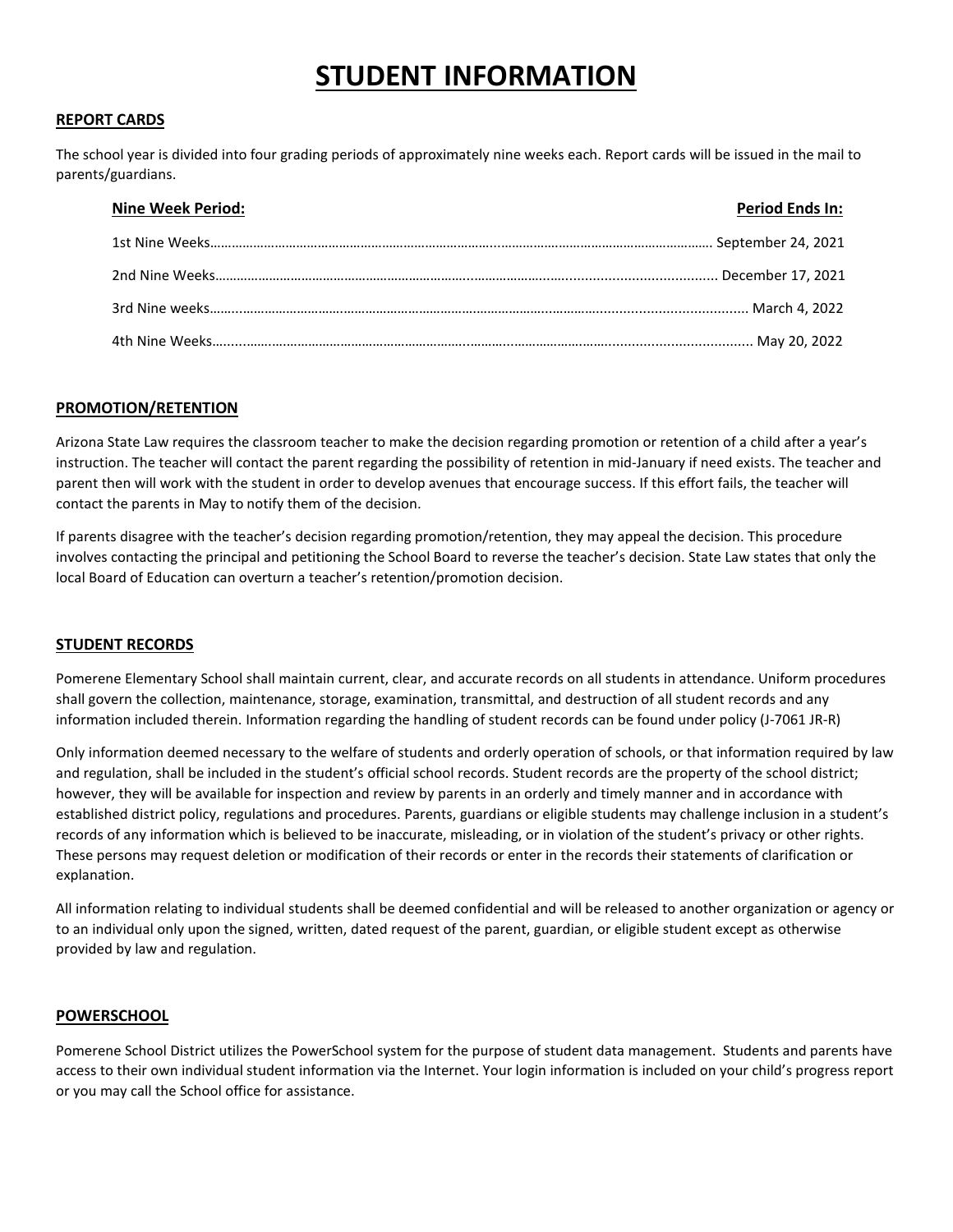## **ATTENDANCE POLICY**

#### **RAISING EXPECTATIONS**

At Pomerene School District we embrace the time-honored values of Honesty, Respect, Responsibility, and a strong work ethic. These traditional values are cherished by our community, have served us well in the past and are important to our future. As the governing board we want the community and staff to know we are 100% behind student success and feel it to be important to "Raise Expectations"

Additionally, attendance is essential for student success. When students miss school, they miss educational opportunities. Teachers plan lessons weekly. They use assessment information to help them plan lessons that are targeted toward helping all children experience growth. When a student is absent, they miss a large chunk of learning. It is essential that students attend school every day they are healthy. The law is very specific on how schools are to respond to excessive absences or tardies, also known as truancy.

Specifically, the laws states: "It is unlawful for any child between six and sixteen years of age to fail to attend school during the hours school is in session…" Additionally, "a child who is habitually truant or who has excessive absences may be adjudicated an incorrigible child as defined in section 8-201. Absences may be considered excessive when the number of absent days exceeds **10%** of the number of required attendance days prescribed in section 15-802, subsection B, paragraph 1…. Habitually truant means a truant child who is truant for at least five school days within a school year. Truant means an unexcused absence for at least one class period during the day. Truant child means a child who is between six and sixteen years of age and who is not in attendance at a public or private school during the hours that school is in session, unless excused as provided by this section. SS: 15-803 (A)

(B) (C) (1,2,3) A parent…. who …fails to ensure that the child attends a public, private or charter school pursuant to this section is guilty of a class 3 misdemeanor." SS: 15-802(A) (B) (1) (E) Further, an attendance officer may "issue a citation to an adult or child who is alleged to be in violation of laws specific in subsection A of this section to appear before a court of competent jurisdiction and shall advise the person to whom the citation is issued that failure to appear at the time and place specified in the citation may result in the issuance of a warrant for the person's arrest. SS 15-805 (B) (1)

The Pomerene Unified School District believes that for students to complete schoolwork satisfactorily, they must maintain a good attendance record. The framework of our "Raising Expectations" document has outlined our expectation for attendance. Each student is expected to be in attendance at school every day school is in session.

#### **ATTENDANCE REGULATIONS**

School law and regulations passed by the legislature and revised by the State Board of Education make it mandatory that all public schools list and report to the State Board the reasons for student absences. To comply with this regulation, we request:

- $\triangleright$  All absences are reported to the school office 520-586-2407 prior to 9:30 AM. Parents may report such absences by calling the office each day the child is absent.
- ➢ An absence is considered unexcused if a student is absent from any class or day without parental or official school consent.
- $\triangleright$  Should your child be absent from school you will receive notification from the school through our Alert Now System. If you receive a reminder call, please contact the school immediately to report absence.

Pomerene Elementary School recognizes the following excuses for absence:

- 1. Personal illness of the student.
- 2. Medical and Dental Appointments
- 3. Legal Appointments/Proceedings
- 4. Emergency family situation
- 5. Participation in school events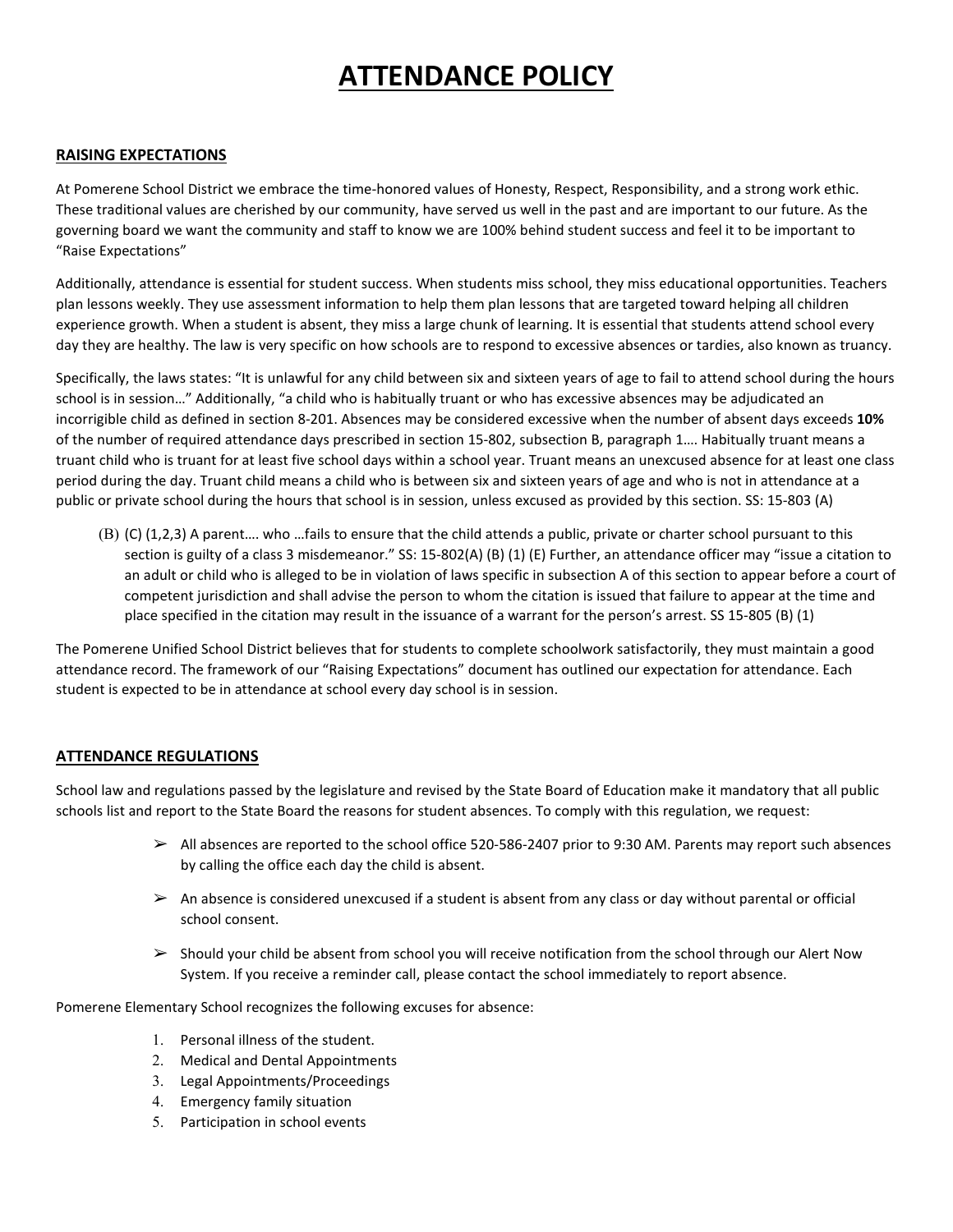#### **EXCUSED ABSENCES**

If it is necessary to be excused for a day or more the parent must contact the office. When possible please contact the office prior to the absence. The contact can be made by phone, a note, or in person. If a note is sent it should contain:

- 1. A date.
- 2. Identify the student.
- 3. Give the length of the absence.
- 4. State the reason for the absence.
- 5. Signed by the parent or guardian.
- 6. A phone number, if the parent is not going to be at home, where contact with the parent can be made.

If it is necessary to be excused during the day, the student should bring a written parental request and give it to their teacher, or call the office, before the absence occurs.

When it is necessary for the parent to take a student out of school during the day the parent should check in the office prior to taking the child out of school.

We realize that there are valid reasons for students being absent. Students are expected to make up missed schoolwork. A reasonable length of time (usually two school days) will be given to a student to make up missed work. Absences of longer duration than two or three school days may result in the necessity for a parent-student-teacher conference in order to determine an equitable time in which missed schoolwork should be made up.

These procedures are necessary for the protection of the student and help the school fulfill their responsibility.

#### **TARDINESS**

We are working diligently to ensure that students are in class daily and on time. This is critical for each student in order to have continued success in his or her academic career. When a student is late or absent, it not only disrupts the student's learning but it disrupts all students' learning and the classroom teacher.

- 1. If you are late anytime, go directly to the Main Office for a tardy admittance slip.
- 2. Students will be given an admittance slip marked Excused\* or Unexcused before being allowed in class. Students must give the slip to the teacher to be admitted to class.

\*Excused tardies are medical and school-related (late bus, teacher detained, Administration Office Business) only. Certain lenience may be given to extenuating circumstances.

## **STUDENT CONDUCT AND DISCIPLINE**

It is the responsibility of the parents to ensure their children conduct themselves in a manner conducive to obtaining the best possible education while attending Pomerene Elementary School. While everyone has the right to an education, none of us has the freedom to infringe on the rights and privileges of others by conducting ourselves in a manner that deprives others of an education.

Specific regulations regarding student conduct and discipline established under board policy are necessary to insure the most productive atmosphere for learning, to assist students in developing responsibility and respect for the rights of others and to guide needed disciplinary actions when infractions occur.

Although expulsion from the public school or suspension for a sufficiently long period of time is extremely severe, such actions may be recommended by the principal to the Governing Board in the event of very serious and repeated violations. Should expulsion or long-term suspension become necessary, every effort will be made to follow due process in an attempt to safeguard the rights of all involved parties.

All incidents, both minor and major, will be thoroughly investigated in an attempt to acquire as complete a picture as possible of what actually happened before determining what, and if, disciplinary action is necessary.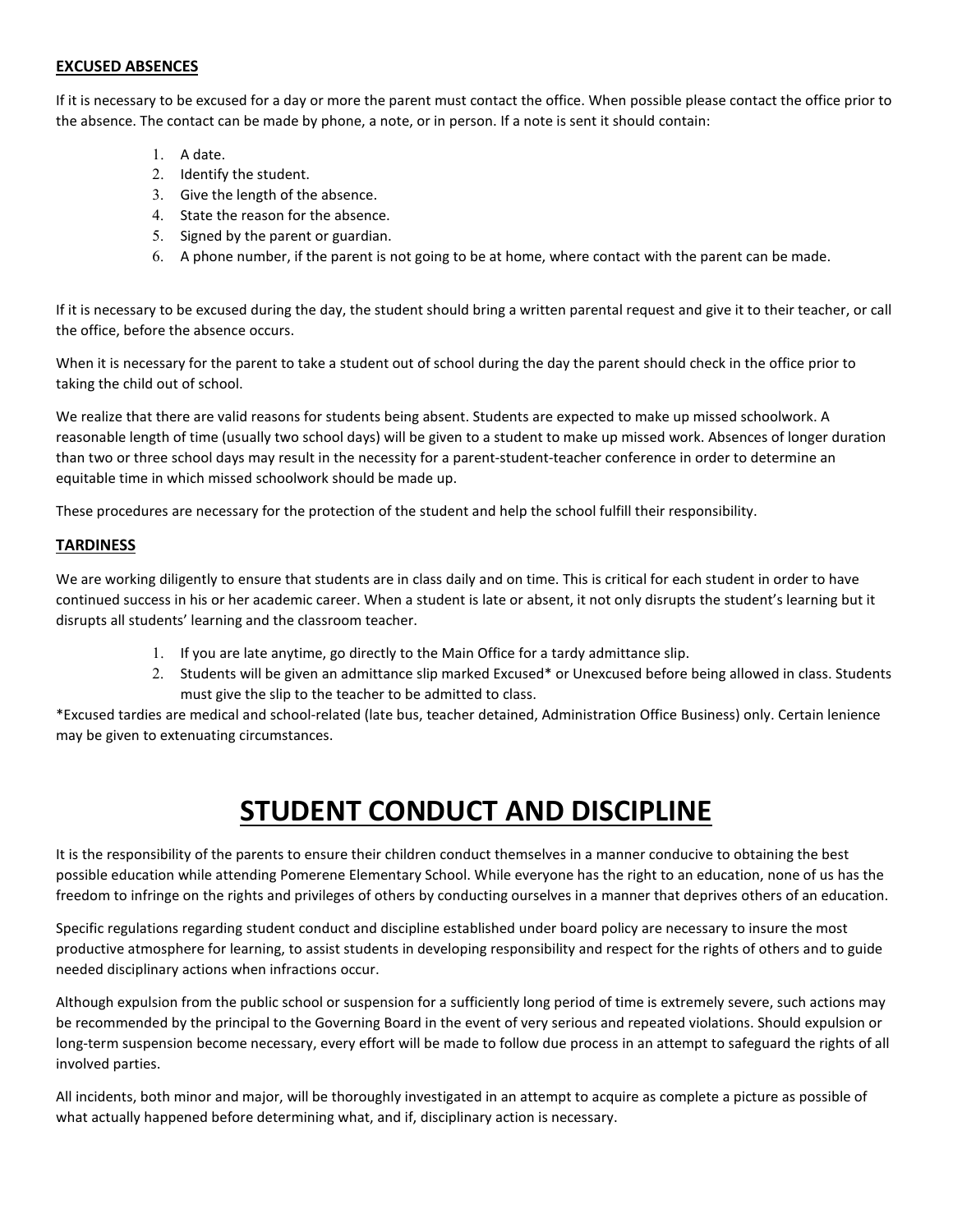#### **PURPOSE OF STUDENT CONDUCT POLICY**

To maximize educational opportunities available to all students, and to ensure operation of an orderly, successful school, all students are required to comply with certain standards of behavior. The purpose of this policy is to define conduct that may result in discipline of a student.

#### **RIGHTS AND RESPONSIBILITIES:**

All students are entitled to enjoy the basic rights of citizenship that are recognized and protected by laws of this country and state for persons of their age and maturity. Each student is obligated to respect the rights of classmates, teachers, and other school personnel. District schools shall foster a climate of mutual respect for the rights of others. Such an environment will enhance both the educational purpose for which the District exists and the educational program designed to achieve that purpose.

All District personnel shall recognize and respect the rights of students, just as all students shall exercise their rights responsibly, with due regard for the equal rights of others and in compliance with rules and regulations established for the orderly conduct of the educational mission of the District. Students who violate the rights of others or who violate rules and regulations of the district or of their school are subject to appropriate disciplinary measures designed to correct their own misconduct and to promote adherence by them and by other students to the responsibilities of citizens in the school community.

The following basic guidelines of rights and responsibilities shall not be construed to be all-inclusive, nor shall it in any way diminish the legal authority of school officials and the Governing Board to deal with disruptive students.

#### **RIGHTS**

- Students have the right to a meaningful education that will be of value to them for the rest of their lives.
- Students have the right to a meaningful curriculum and the right to voice their opinions, through representatives of the student government, in the development of such a curriculum.
- Students have the right to physical safety, safe buildings, and sanitary facilities.
- Students have the right to consultation with teachers, counselors, administrators, and anyone else connected with the school if they so desire, without fear of reprisal.
- Students have the right to free elections of their peers in student government, and all students have the right to seek and hold office in accordance with the provisions of the student government constitution and in keeping with the extracurricular guidelines of the District.
- Students have the right to be aware of administrative and/or faculty committee decisions and to be aware of the policies set forth by the Governing Board and school.
- Legal guardians or authorized representatives have the right to see the personal files, cumulative folders, or transcripts of their children who are under the age of 18 years. School authorities may determine the time and manner of presentation of this information.
- Student's academic performance shall be the prime criterion for academic grades; however, compliance with school rules and regulations may also affect grades.
- Students shall not be subjected to unreasonable or excessive punishment.
- Students have the right to be involved in school activities, provided they meet the reasonable qualifications of sponsoring organizations, state organizations, and school regulations.

#### **RESPONSIBILITIES**

- Students have the responsibility to respect the rights of all persons involved in the educational process and to exercise the highest degree of self-discipline in observing and adhering to school rules and regulations.
- Students have the responsibility to take maximum advantage of the educational opportunities available and seek to achieve a meaningful education.
- All members of the school community, including students, parents, and school staff members, have the responsibility to promote regular attendance at school.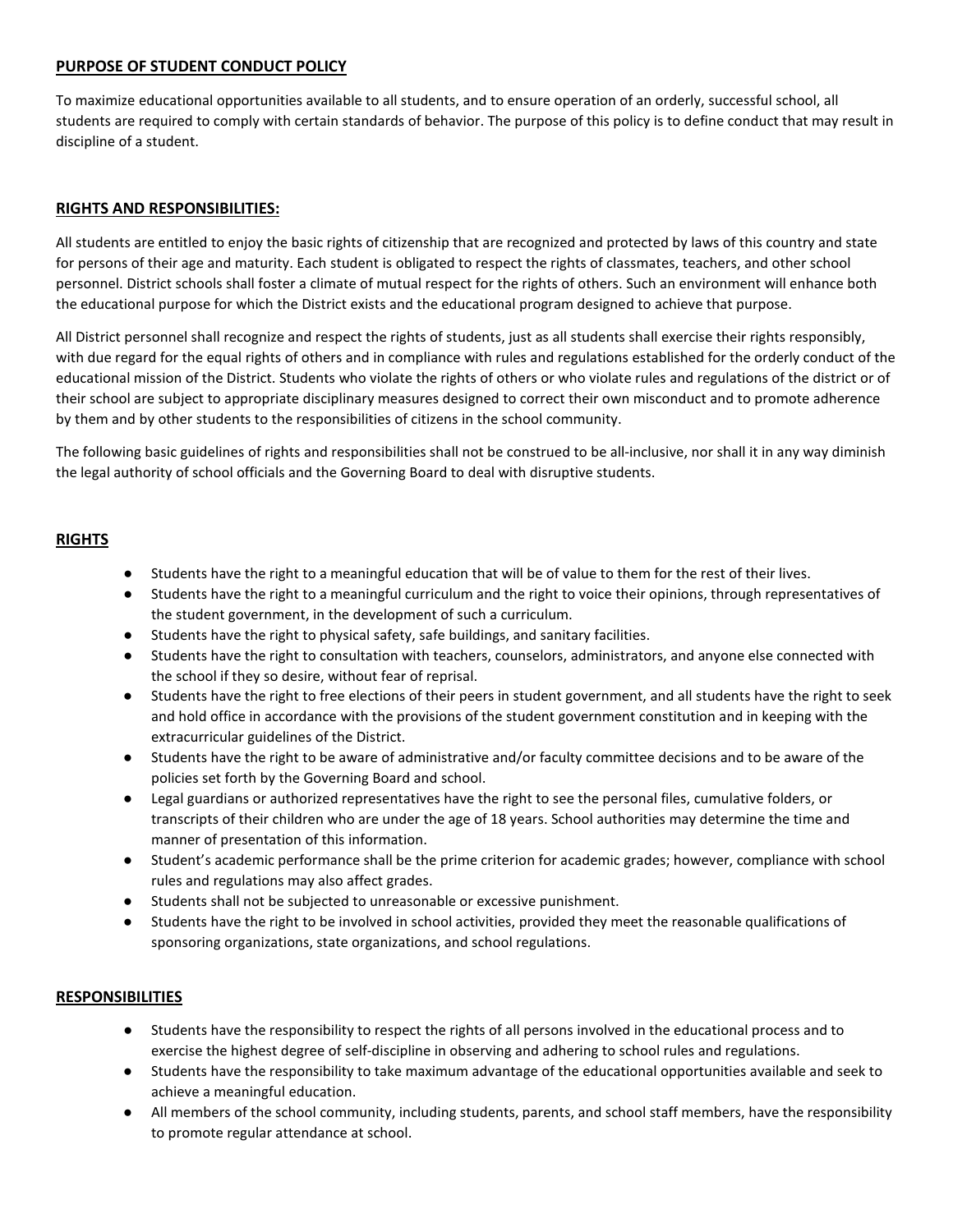- Students have the responsibility to protect school property, equipment, books and other materials issued to or used by them in the instructional process. Students will be held financially responsible for any loss or intentional damage caused to school property.
- Students have the responsibility to complete all course assignments to the best of their ability and to complete makeup work after an absence.
- Students have the responsibility to help maintain the cleanliness and safety of the school buildings and property.
- Students have the responsibility to present themselves in class at the prescribed time and with the necessary materials.

#### **DRESS CODE**

Pomerene School encourages students to take pride in their attire as it relates to the school setting. Students are expected to adhere to standards of dress and appearance that are compatible with an effective learning environment. Students dressed in a way that is considered to be disruptive, provocative, revealing, profane, vulgar, offensive or obscene, or which endangers the health or safety of the student or others is prohibited.

The following will serve as guidance for attire that would be considered inappropriate:

- Exposed undergarments.
- Sagging pants.
- Excessively short or tight garments.
- Bare midriff shirts, halter-tops, and spaghetti straps.
- Attire with messages or illustrations that are lewd, indecent or vulgar or that advertise any product or service not permitted by law to minors.
- Head covering of any kind.
- See-through clothing.
- Attire that exposes cleavage.
- Any adornment such as chains or spikes that reasonably could be perceived as or used as a weapon.
- Any symbols, styles or attire frequently associated with intimidation, violence or violent groups about which students have been notified.
- Facial piercing to include nose, lip, eye, etc.
- All shorts and skirts must be tailored and mid-thigh in length or longer.

Bare feet are never acceptable. In the interests of student safety, shoes must be worn at all times. Closed shoes are to be worn for any type of physical activity, such as Physical Education, etc.

Exceptions for special activities or health considerations may be pre-approved by the administrator.

If a student's dress or appearance is such that it constitutes a threat to the health or safety of others, distracts the attention of other students or staff from their work, or otherwise violates this dress code, the principal or principal's designee may require the student to change his or her dress or appearance. A second or repeated violation of this policy may result in disciplinary action

#### **TEMPORARY REMOVAL:**

Teachers are authorized to temporarily remove a student from a class. A teacher may temporarily remove a student to the principal, or to a person designated by the school administrator, in accord with:

- Rules established for the referral of students.
- The conditions of A.R.S. 15-841, when applicable.

The Superintendent shall establish such rules as are necessary to implement the temporary removal procedure.

*Threatened an Educational Institution* means to interfere with or disrupt an educational institution as found in A.R.S. 15-841 and 13- 2911. A student who is determined to have threatened an educational institution shall be expelled from school for at least one year except that the District may modify this expulsion requirement for a pupil on a case-by-case basis and may reassign a pupil subject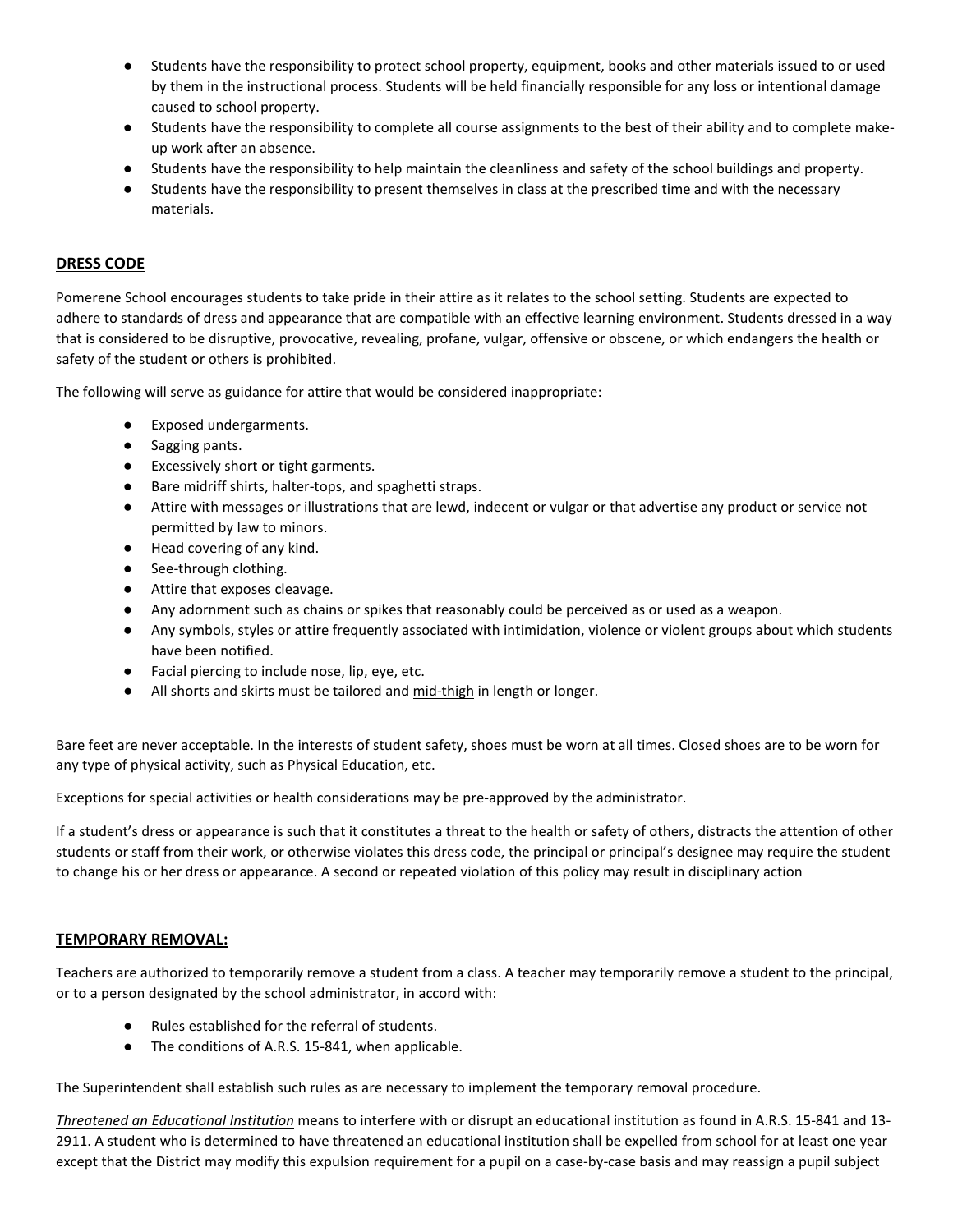to expulsion to an alternative education program if the pupil participates in mediation, community service, restitution or other programs with the student as a condition to the reassignment of the pupil to an alternative education program.

Information concerning a student's disciplinary record will be held in the strictest confidence.

Disciplinary actions taken will be recorded in an administrative log, and all types of suspensions or expulsions will be recorded in a separate file for each student.

#### **DISCIPLINARY PROCEDURES**

- 1. Student behavior which is not conducive to the learning process will be dealt with using the Assertive Discipline Program.
- 2. Offenses shall be categorized as Level I, II, or III, infractions and each will follow a sequence of consequences.
- 3. Offenses dealing with tardies, unexcused absences, being off campus without permission, and violations of bus rules will be handled through the office in accordance with our "Raising Expectations" document.

The purpose of the Pomerene School Discipline plan is to change or modify student behavior so that the student can achieve success in school-time activities as well as future pursuits.

#### **STUDENT ACCOUNTABILITY SYSTEM**

In addition to our standard Student Code of Conduct, we will use a point system to identify and address students who are continually disruptive to the educational process of the school or fail to appropriately respond to behavioral guidelines.

A point value is assigned to each infraction according to the classification of the offense.

**Level I Infraction – 5 points Level II Infraction – 15 points Level III Infraction – 50 points**

#### Students with less than **50** points:

● Students with less than 50 points can make arrangements at any time with the principal or teacher to work points off through community service efforts. These hours will be done on campus and during what is considered non-instructional time. (Before school, after school, and lunch time.)

#### When a student attains **50** points the following will occur:

● In House Suspension, Saturday detention or after school detention until points are reduced below 50. In addition, the student will lose all privileges to participate in school activities including but not limited to field trips, assemblies, clubs, dances, athletics and all other school activities.

#### When a student attains **100** points the following will occur:

● 3 days In-House Suspension (IHS). Any subsequent occurrence 5 days IHS.

#### When a student attains **150** points the following will occur:

● 10 days IHS or Out of School Suspension or Recommendation to the Board of Education for Long-Term Suspension or Expulsion.

#### **Level I Infraction 5 points**

#### **Level I- Minor Offenses**

- A. Minor classroom disruption
- B. Bus rule violation
- C. Failure to do teacher consequence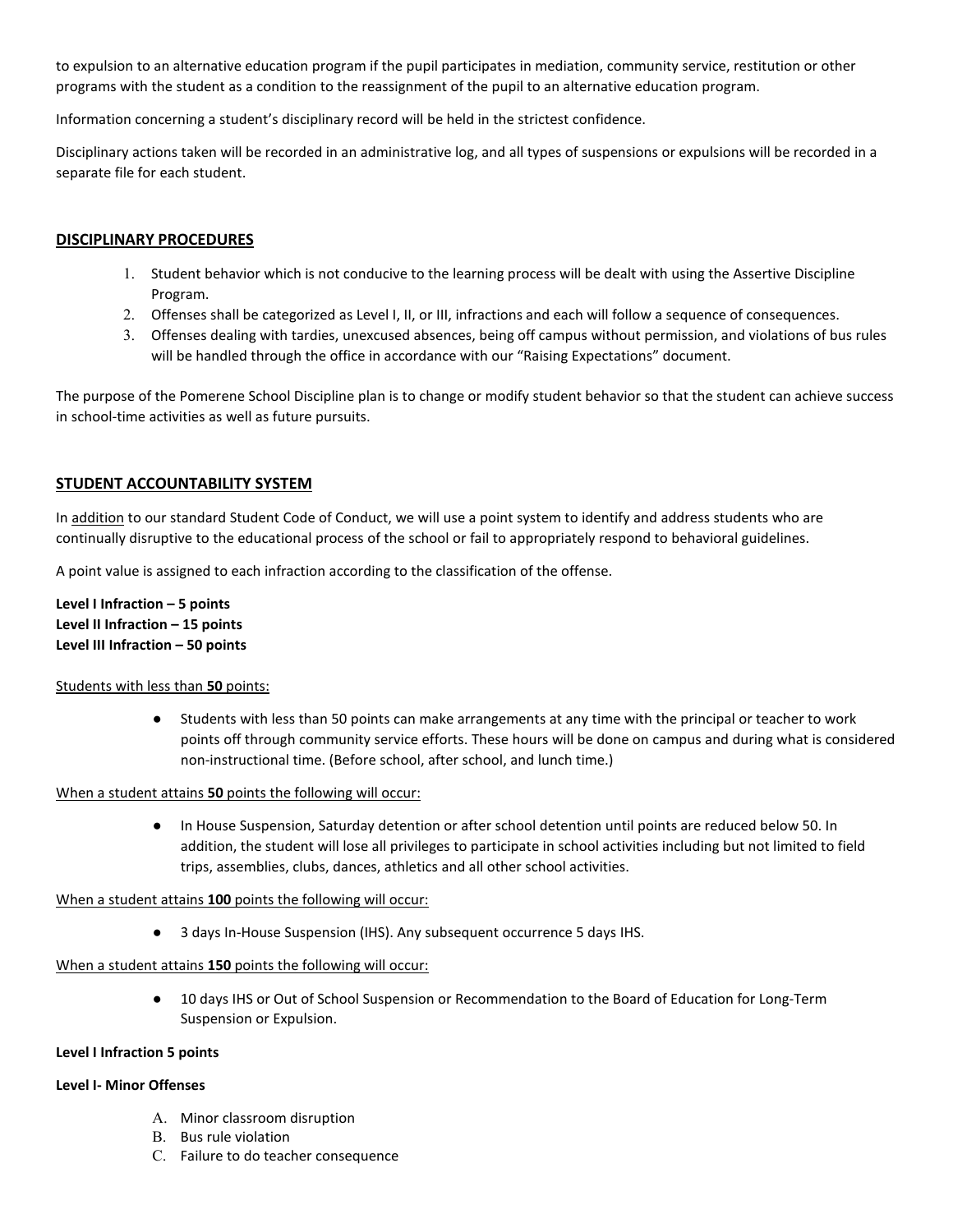- D. Dress Code Violation
- E. Tardy
- F. In unauthorized areas on campus
- G. Insubordination-Defiance
- H. Inappropriate display of affection
- I. Inappropriate use of school supplies
- J. Inappropriate use of electronic device

#### **Level II Infraction 15 points**

#### **Level II-Major Offenses**

- A. Unexcused Absence
- B. Hazing/Harassment/Provoking a fight
- C. Major classroom disruption
- D. Gang like behavior or apparel
- E. Displaying/Exhibiting pornography
- F. Inappropriate Language/Profanity
- G. Spitting
- H. Cheating/Forgery/Plagiarism
- I. Insubordination-Refusal to follow reasonable requests of a school employee or volunteer
- J. Throwing Objects
- K. Off campus without permission
- L. Failure to complete a teacher consequence
- M. Writing/Drawing graffiti
- N. Playground Violation
- O. Becoming argumentative in nature
- P. Continuing inappropriate use of electronic device (2nd and subsequent offenses)

#### **Level III Infraction 50 points**

#### **Level III-Violation of State or Federal Laws**

- A. Bullying
- B. False Fire Alarm
- C. Trespassing on Pomerene campus or another district property
- D. Alcohol/Tobacco Use or Possession/Drug Use or Possession (Before, After, or during school activities)
- E. Possession/Use/Distribution of illegal substances (Before, After, or during school activities)
- F. Possession of Explosives
- G. Theft of school property
- H. Vandalism/Graffiti
- I. Verbal abuse of Teacher/School Employee
- J. Physical attack on school employee
- K. Arson
- L. Open defiance of authority
- M. Theft or distribution of property of others
- N. Threatening an educational institution by interference with or disruption of a school class or activity
- O. Possession or carrying a weapon

#### **► Students charged with these infractions will have police action and may be recommended to the Governing Board for expulsion**

#### **Consequences Include:**

- A. For Level I
	- 1. Change student seat
	- 2. Conference with student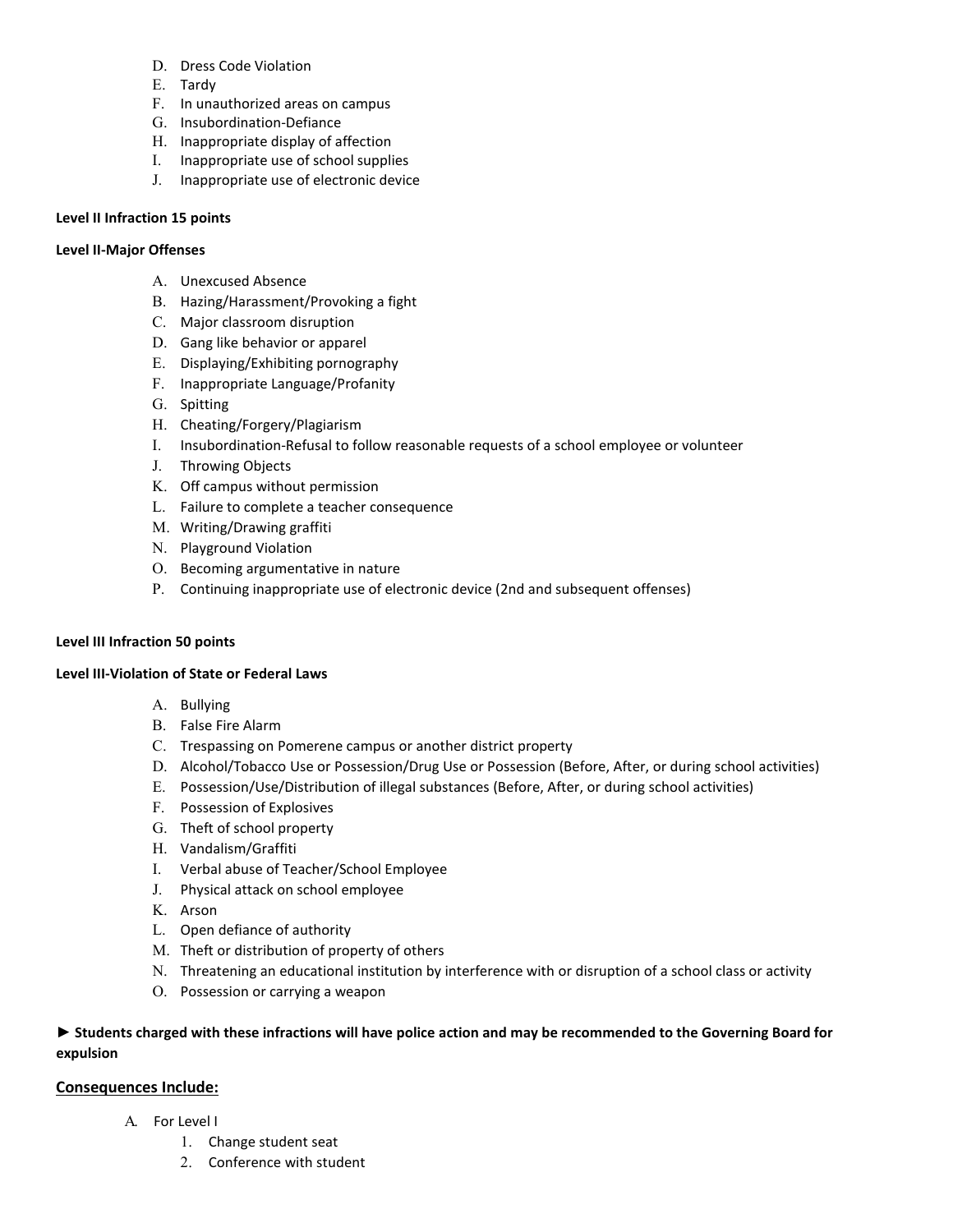- 3. Telephone parent
- 4. Teacher-Parent-Student Conference
- 5. Temporary removal outside of classroom
- 6. Teacher imposed detention (lunch/after school)
- B. For Level II
	- 1. Student/Teacher conference
	- 2. Teacher detention (lunch/after school)
	- 3. Teacher/Parent/Student conference
	- 4. Referral to Administration
		- A. Principal/Parent/Student conference
		- B. Short-term suspension (1-10 days) In-House Suspension (IHS) or Out-of-school Suspension (O.S.S.)
		- C. Community Service
- C. For Level III Offenses
	- 1. Short-term suspension (1-10 days)
	- 2. Long-term suspension
	- 3. Expulsion

The following guidelines should be considered:

1. Students who accumulate 10 days of Out of School Suspension may be recommended to the Governing Board for long term suspension.

#### **►This procedure will not preclude the administration from suspending a student for severe and/or continuous infractions.**

#### **WRITTEN REPORT**

Any students whose behavior is alleged to be in violation of school district rules may be taken to the principal's office. Under the direction of the administrator, a written report of the alleged violation must be prepared in detail (time, place, observed behavior, witnesses' name (s), name or description of violator, etc.). The written report is to be completed by the individual initiating the referral.

#### **PLAYGROUND RULES**

- 1. No teasing, bad language, bullying, or put downs.
- 2. No wrestling or fighting.
- 3. Use equipment as intended to be used.
- 4. Don't leave playground without permission.

Students who break playground rules will be subject to disciplinary action.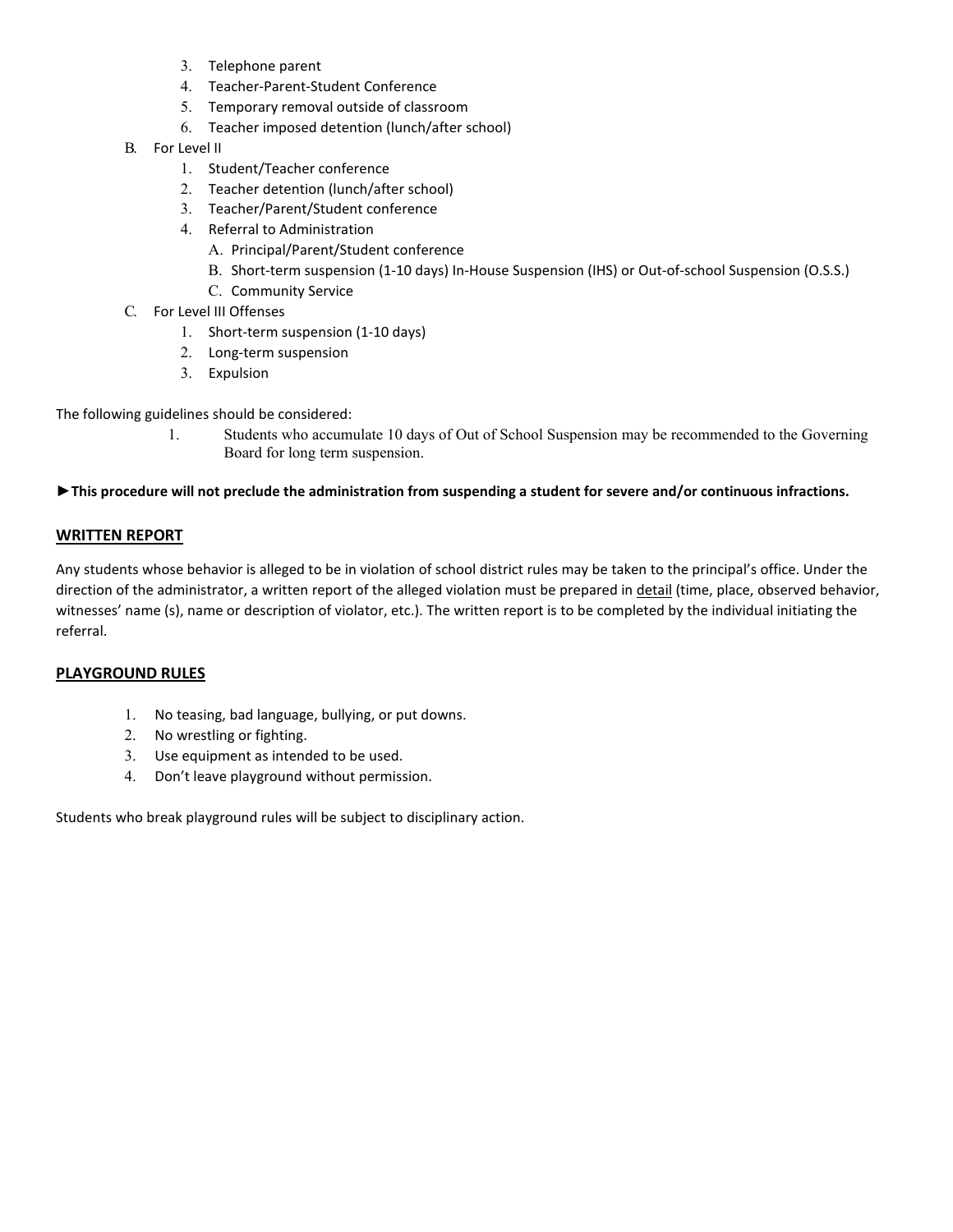## **J-3200 © JICK & JICK-EB**

## **STUDENT BULLYING/HARASSMENT/INTIMIDATION**

The Governing Board of the Pomerene School District believes it is the right of every student to be educated in a positive, safe, caring, and respectful learning environment. The Board further believes a school environment inclusive of these traits maximizes student achievement, fosters student personal growth, and helps students build a sense of community that promotes positive participation as members of society.

The District, in partnership with parents, guardians, and students, shall establish and maintain a school environment based on these beliefs. The District shall identify and implement age-appropriate programs designed to instill in students the values of positive interpersonal relationships, mutual respect, and appropriate conflict resolution.

To assist in achieving a school environment based on the beliefs of the Governing Board, bullying, harassment or intimidation as defined by this policy will not be tolerated.

#### **Definitions**

*Bullying*: Bullying may occur when a student or group of students engages in any form of behavior that includes such acts as intimidation and/or harassment that

- ➢ has the effect of physically harming a student, damaging a student's property, or placing a student in reasonable fear of harm or damage to property,
- $\geq$  is sufficiently severe, persistent or pervasive that the action, behavior, or threat creates an intimidating, threatening, or abusive environment in the form of physical or emotional harm,
- ➢ occurs when there is a real or perceived imbalance of power or strength, or
- $\geq$  may constitute a violation of law.

Bullying of a student or group of students can be manifested through written, verbal, physical, or emotional means and may occur in a variety of forms including, but not limited to

- ➢ verbal, written/printed or graphic exposure to derogatory comments, extortion, exploitation, name calling, or rumor spreading either directly through another person or group or through cyberbullying,
- exposure to social exclusion or ostracism,
- ➢ physical contact including but not limited to pushing, hitting, kicking, shoving, or spitting, and
- ➢ damage to or theft of personal property

*Cyberbullying: Cyberbullying is, but not limited to, any act of bullying committed by use of electronic technology or electronic communication devices, including telephonic devices, social networking and other Internet communications, on school computers, networks, forums and mailing lists, or other District-owned property, and by means of an individual's personal electronic media and equipment.*

*Harassment: Harassment is intentional behavior by a student or group of students that is disturbing or threatening to another student or group of students. Intentional behaviors that characterize harassment include, but are not limited to, stalking, hazing, social exclusion, name calling, unwanted physical contact and unwelcome verbal or written comments, photographs and graphics. Harassment may be related, but not limited to, race, religious orientation, sexual orientation, cultural background, economic status, size or personal appearance. Harassing behaviors can be direct or indirect and by use of social media.*

*Intimidation: Intimidation is intentional behavior by a student or group of students that places another student or group of students in fear of harm of person or property. Intimidation can be manifested emotionally or physically, either directly or indirectly, and by use of social media.*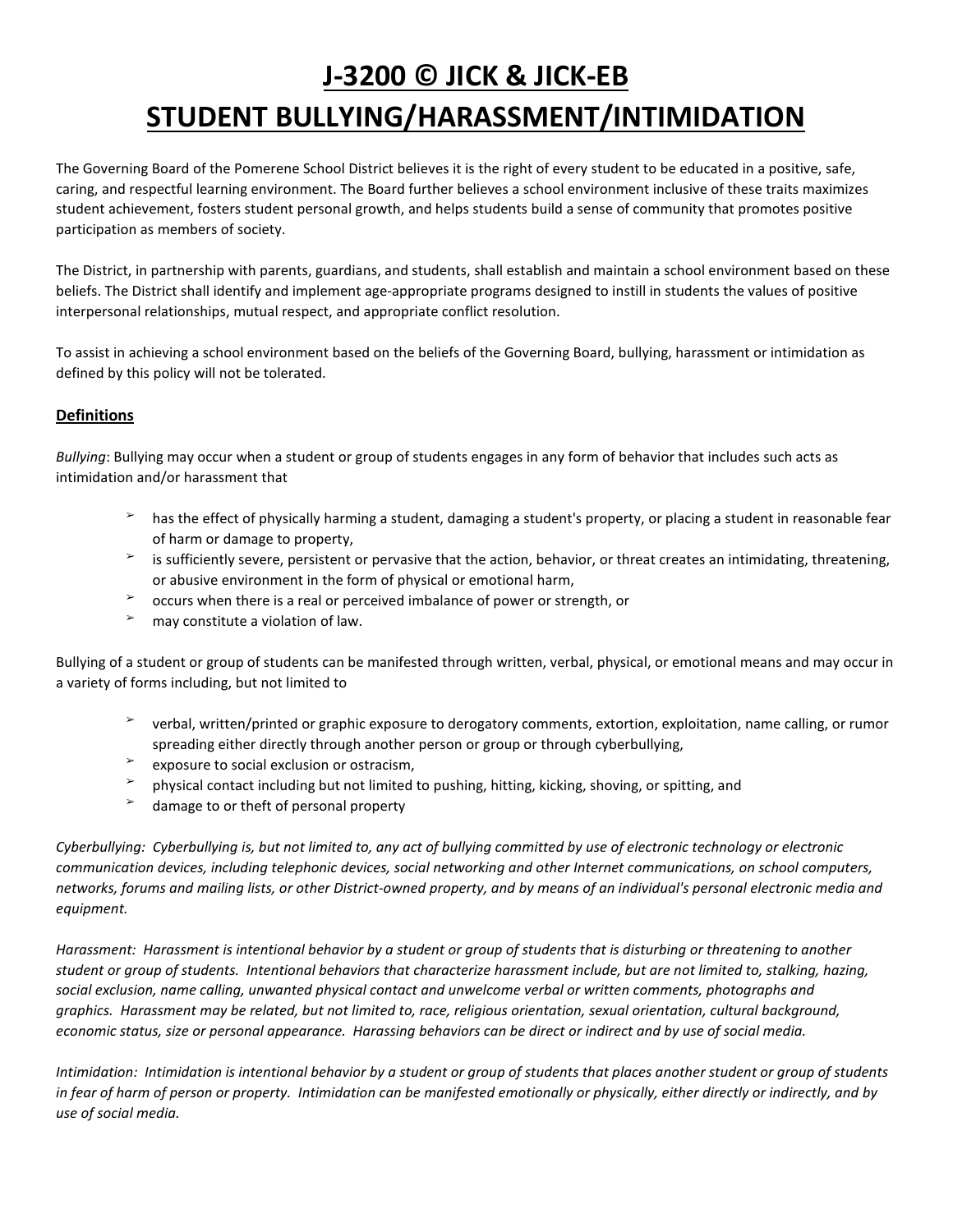### **HAZING (JICFA-EB)**

There shall be no hazing, solicitation to engage in hazing, or aiding and abetting another who is engaged in hazing of any person enrolled, accepted for or promoted to enrollment, or intending to enroll or be promoted to schools within twelve (12) calendar months. For purposes of this policy a person as specified above shall be considered a "student" until graduation, transfer, promotion or withdrawal from the school.

#### **Definitions**

"Hazing" means any intentional, knowing or reckless act committed by a student, whether individually or in concert with other persons, against another student and in which both of the following apply:

- The act was committed in connection with an initiation into, an affiliation with or the maintenance of membership in any organization that is affiliated with an educational institution.'
- The act contributes to a substantial risk of potential physical injury, mental harm or degradation, or causes physical injury, mental harm or personal degradation.

"Organization" means an athletic team, association, order, society, corps, cooperative, club, or similar group that is affiliated with an educational institution and whose membership consists primarily of students enrolled at that educational institution.

#### **Directions**

It is no defense to a violation of this policy if the victim consented or acquiesced to hazing.

In accord with statute, violations of this policy do not include either of the following:

- Customary athletic events, contests or competitions that are sponsored by an educational institution.
- Any activity or conduct that furthers the goals of a legitimate educational curriculum, a legitimate extracurricular program or a legitimate military training program.

All students, teachers and staff shall take reasonable measures within the scope of their individual authority to prevent violations of this policy.

#### **Reporting/Complaint Procedure**

Students and others may report hazing to any professional staff member. Professional staff members must report the incident to the school administrator or next higher administrative supervisor, in writing, with such details as may have been provided. A failure by a staff member to timely inform the school administrator or next higher administrative supervisor of a hazing allegation or their observation of an incident of hazing may subject the staff member to disciplinary action in accord with school policies. The staff member shall preserve the confidentiality of those involved, disclosing the incident only to the appropriate school administrator or next higher administrative supervisor or as otherwise required by law. Any instance of reported or observed hazing which includes possible child abuse or violations of statutes known to the staff member shall be treated in accord with statutory requirements and be reported to a law enforcement agency.

A person who complains or reports regarding hazing may complain or report directly to the school administrator or to a professional staff member. The professional staff member receiving the report/complaint shall retrieve sufficient detail from the person to complete the form designated for such purpose. At a minimum the report/complaint shall be put in writing containing the identifying information on the complainant and such specificity of names, places and times as to permit an investigation to be carried out. When a professional staff member receives the information, the staff member will transmit a report to the school administrator or supervising administrator not later than the next school day following the day the staff member receives the report/complaint.

The report/complaint will be investigated by the school administrator or a supervising administrator. The procedures to be followed are:

- An investigation of the reported incident or activity shall be made within ten (10) school days when school is in session or within fifteen (15) days during which the school offices are open for business when school is not in session. Extension of the time line may only be by necessity as determined by the Superintendent.
- The investigator shall meet with the person who reported the incident at or before the end of the time period and shall discuss the conclusions and actions to be taken as a result of the investigation. Confidentiality of records and student information shall be observed in the process of making such a report.
- The investigator shall prepare a written report of the findings and a copy of the report shall be provided to the Superintendent.

All violations of this policy shall be treated in accord with the appropriate procedures and penalties provided for in School policies related to the conduct and discipline of students, staff, and others.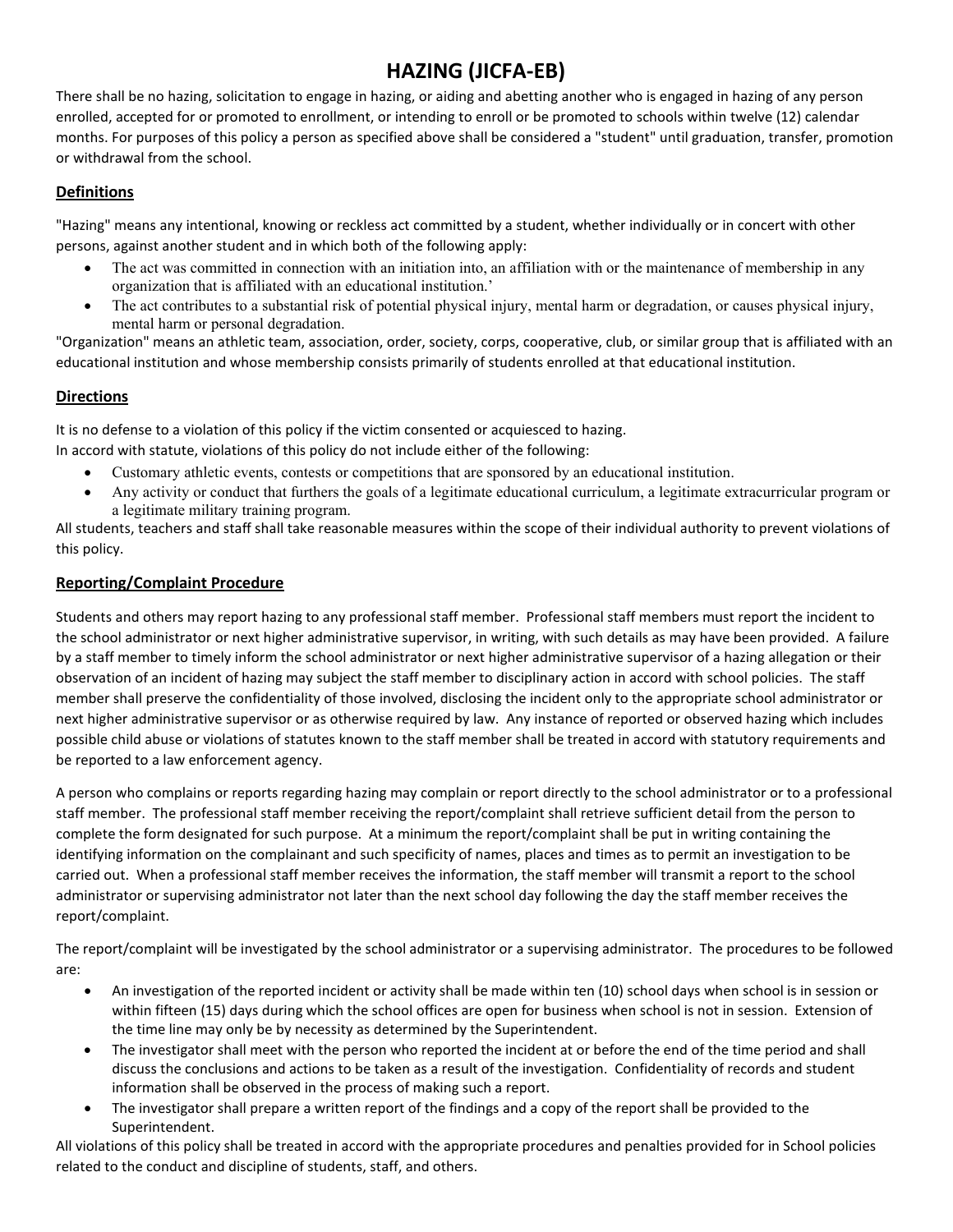#### **Prohibitions and Discipline**

Students are prohibited from bullying, harassment, or intimidation on school grounds, school property, school buses, at school bus stops, at school-sponsored events and activities, and through the use of electronic technology or electronic communication equipment on school computers, networks, forums, or mailing lists.

Disciplinary action may result for bullying, harassment, or intimidation which occurs outside of the school and the school day when such bullying, harassment, or intimidation results in a substantial physical, mental, or emotional negative effect on the victim while on school grounds, school property, school buses, at school bus stops, or at school-sponsored events and activities, or when such act(s) interfere with the authority of the school system to maintain order. All suspected violations of law will be reported to local law enforcement.

#### **Reporting Incidents of Bullying/Harassment/Intimidation**

A student who is experiencing bullying, harassment, intimidation or believes another student is experiencing bullying, harassment, or intimidation is to report the situation to the principal or another school employee. A school employee who becomes aware of or suspects a student is being bullied, harassed or intimidated shall immediately notify the school administrator. School personnel are to maintain appropriate confidentiality of the reported information.

The initial notification of an alleged incident may be provided verbally. A detailed written description of the incident and any other relevant information must be provided on form(s) made available by the school and submitted to the principal within one (1) school day of the verbal report. Should the principal be the employee who observes, is informed of, or suspects a student is experiencing bullying the principal shall document the incident or concern in writing. Failure by an employee to report a suspected case of bullying may result in disciplinary action up to suspension without pay or dismissal pursuant to Board Policies GCQF and GDQD.

Reprisal by any student or staff member directed toward a student or employee related to the reporting of a case of bullying or a suspected case of bullying, harassment, or intimidation shall not be tolerated, and the individual(s) will be subject to the disciplines set out in applicable District policies and administrative regulations.

At the time a student reports alleged bullying, harassment, or intimidation the principal shall provide to the student who has allegedly been bullied, harassed, or intimidated a written copy of student rights, protections and support services available to the student and shall notify the student's parent(s)/guardian(s) of the suspected incident of harassment, intimidation or bullying.

The principal shall investigate *all* reports of bullying, harassment, or intimidation. If the principal determines that bullying, harassment, or intimidation has occurred, discipline will be administered pursuant to Board Policies JK, JKD, and JKE. Regardless of the outcome of the investigation the principal will meet with the involved students to review the findings of the investigation. Subject to the restrictions of the Family Educational Rights and Privacy Act (FERPA) set out in Policy JR, the parent(s) or guardian(s) of the involved students shall also be informed of the findings of the investigation. Students found to be bullying, harassing, or intimidating others will be disciplined up to and including suspension or expulsion from school.

Documentation related to reported bullying, harassment, or intimidation and subsequent investigation shall be maintained by the District for not less than six (6) years. In the event the District reports incidents to persons other than school officials or law enforcement all individually identifiable information shall be redacted. Restrictions established by FERPA on disclosure of personally identifiable student information must be observed at all times.

The Superintendent shall establish procedures for the dissemination of information to students, parents and guardians. The information will include, but not be limited to, Governing Board policies, incident reporting, support services (proactive and reactive) and student's rights. The dissemination of this information shall

- occur during the first (1st) week of each school year,
- be provided to each incoming student during the school year at the time of the student's registration,
- be posted in each classroom and in common areas of the school, and
- be summarized in the student handbook and on the District website, and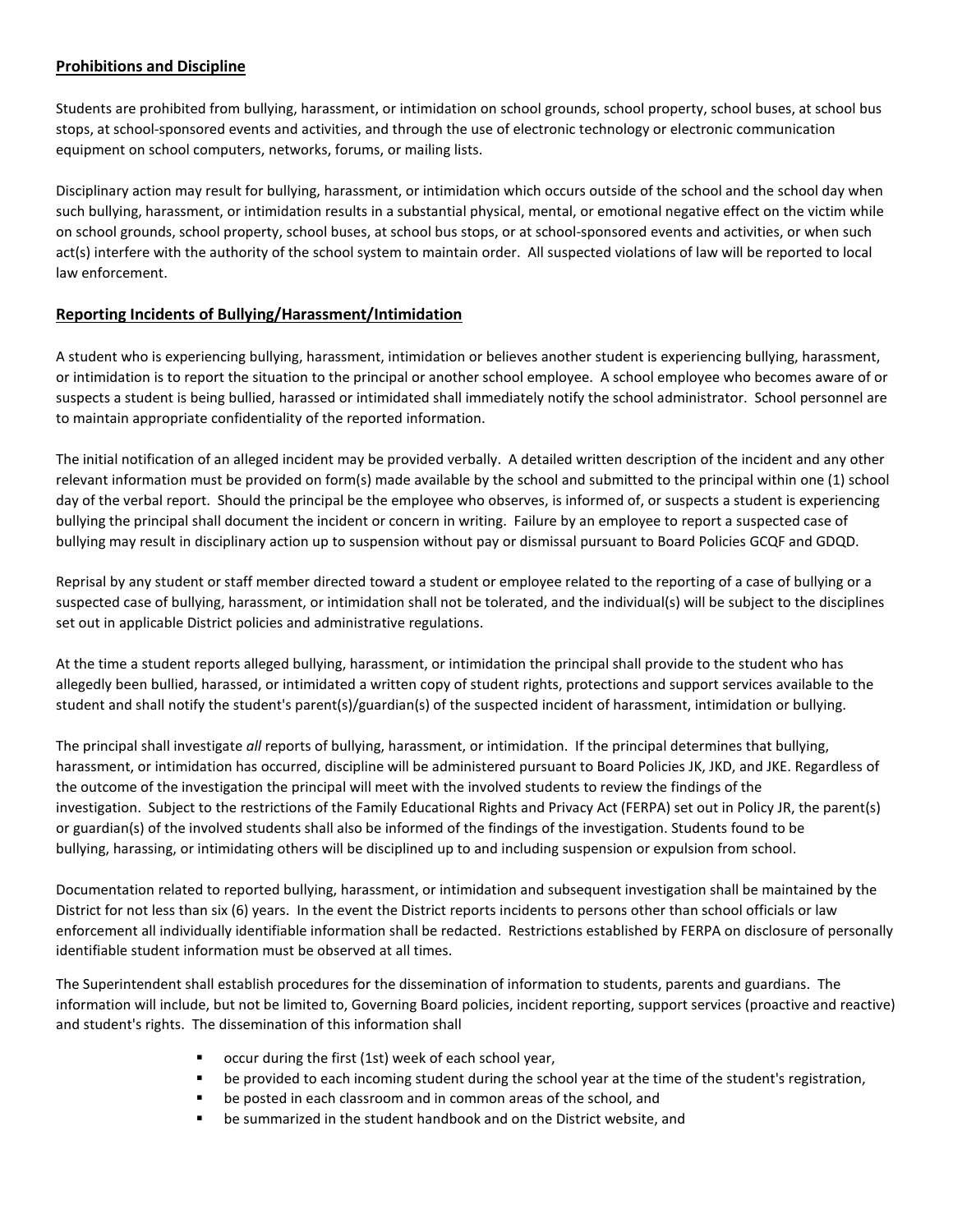The Superintendent shall establish procedures for the dissemination of information to District employees including, but not limited to

- Governing Board policy,
- **Preventive measures.**
- **·** incident reporting procedures,
- available support services for students (both proactive and reactive), and
- **student rights.**

Information will be provided to staff members at the beginning of each instructional year and on the first day of employment for new employees.

The Superintendent shall establish procedures designed to protect the health and safety of students who are physically harmed as the result of bullying, harassment, or intimidation. These will include, when appropriate, procedures for contacting emergency medical services, law enforcement agencies, or both.

Knowingly submitting a false report under Policy JICK shall subject the student to discipline up to and including suspension or expulsion. Where disciplinary action is necessary pursuant to any part of this policy, relevant District policies shall be followed.

Law enforcement authorities shall be notified any time District officials have a reasonable belief that an incidence of bullying is a violation of the law.

## **GENERAL GUIDELINES**

#### **VISITORS**

All visitors must check in at the Principal's office and obtain a visitor's pass. Parents wishing to visit a class should try to make prior arrangements but are welcome any time.

#### **FIRE DRILLS**

Fire drills are held at irregular intervals throughout the school year. Students should remember these basic rules:

- 1. Check the instructions in each classroom (they are posted) indicating how to leave the building in the case of fire.
- 2. **Walk.** No talking. Move quickly and quietly to designated area.

#### **TEXT BOOKS**

All basic texts are loaned to the students for their use during the school year. Workbooks and other supplies are also distributed for student use. Textbooks are to be kept clean and handled carefully. They should be sure that their name, grade, and school are written on all book labels in case the book is misplaced. Students will be required to pay for lost or damaged textbooks.

#### **HOMEWORK**

The professional staff of Pomerene Elementary School recognizes the academic value of consistent and meaningful homework. Homework that is at the appropriate level of difficulty for the learner can contribute to an increase in the acquisition of skills, organizational ability and to the development of individual responsibility.

Our teachers will regularly assign appropriate homework that will reflect the students' established curriculum and classroom emphasis. Homework will be collected and will be reflected as part of the system of evaluating and reporting to parents.

#### **AFTER SCHOOL HOURS**

Students are not to remain on campus after the buses depart unless they are participating in a scheduled activity.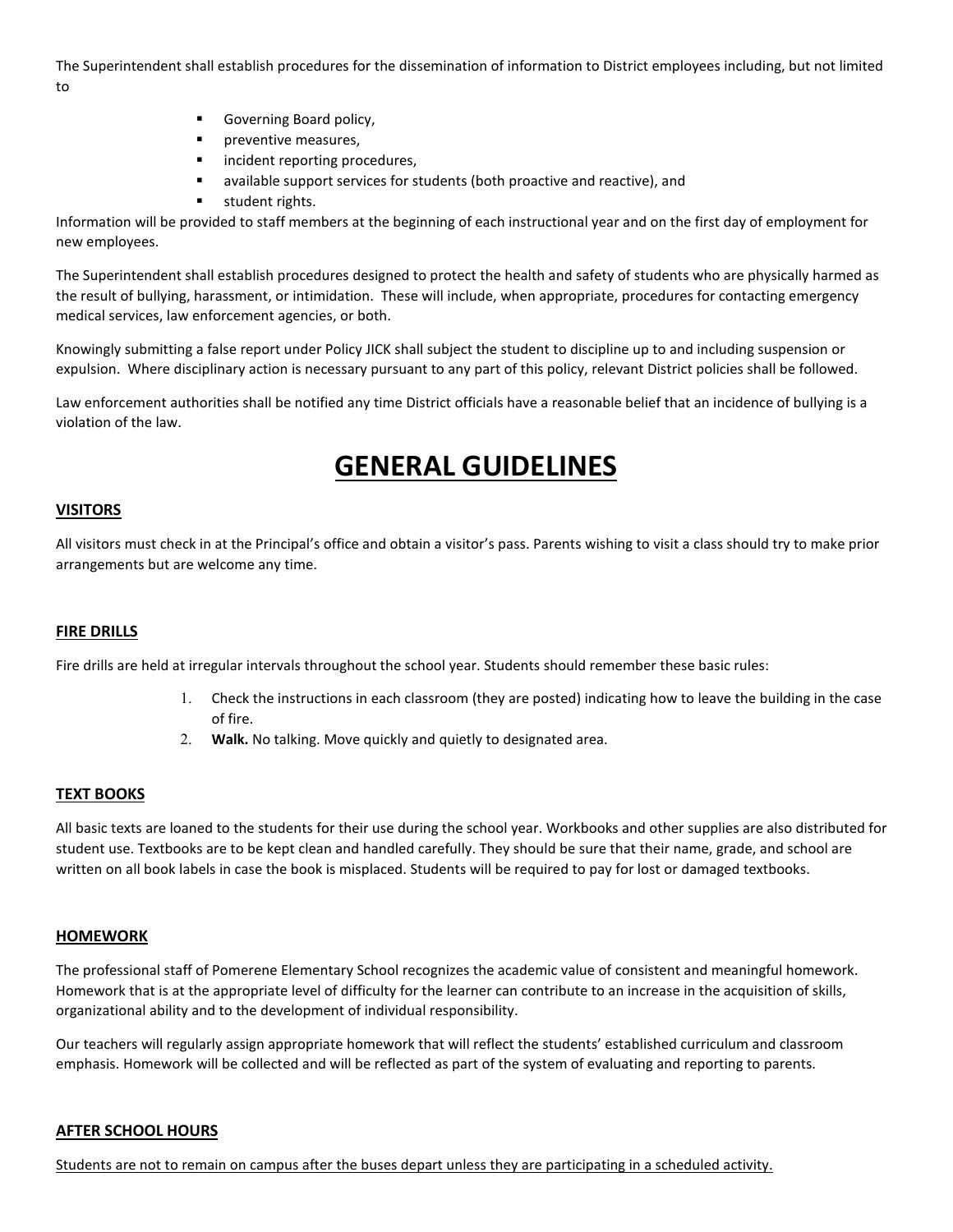#### **TOYS/PERSONAL ITEMS AT SCHOOL**

Classrooms have educational games, playground equipment, soccer balls, jump ropes, and the like that are available for use at recess. Please ask your child to leave all toys, shoes with wheels, skateboards AND ELECTRONIC DEVICES AT HOME. Often times the student is more than tempted to play with his/her toy during class work. Disagreements between children often occur as a result of students bringing their favorite things to school.

"Show and Tell" activities are often seen by the children as good reasons to bring a toy or a collection of toys to develop skills by speaking before his/her peers. Parents and students need to know your teacher's policy on "toys" as a topic for such discussion.

Remember: Toys are allowed at school only with teacher's approval and for "Show and Tell".

#### **CELL PHONES AND OTHER ELECTRONIC DEVICES**

All cell phones, and other electronic devices must be turned off and placed in the student's backpack while on school grounds or on the bus. Administrators and teachers are authorized to confiscate electronic devices that are used in a manner that violates the privacy of others or disrupts the school's objective of providing a safe and orderly learning environment for all students. Cell phones and other electronic devices may be used only at the discretion of the teacher or other school authorities.

## **BUS REGULATIONS**

#### **Guidelines for Student Behavior on District Bus Routes**

- 1. All individuals riding a school bus are under the direct authority and supervision of the bus driver.
- 2. No one, at any time, may distract or in any way cause the driver to divert his/her attention away from his/her responsibility or driving with all due care.
- 3. Regulations and safety rules require that all passengers be seated and faced forward while the school bus is in motion. The bus driver has the authority to assign seats.
- 4. A written request from the parents is required for a student who is not a regular passenger on a bus route to ride on that route or for a student to get off the bus somewhere other than his/her regular bus stop.
	- a. Only one written request per year is required if a student has regularly scheduled meetings such as Scouts, religious instructions, etc.
	- b. Written requests need the following:
		- 1. Date of request.
		- 2. Reason for request.
		- 3. What individual(s) the request is for.
		- 4. Duration of the request.
		- 5. Parent's signature
- 5. All activity while on the bus or waiting to board the bus that would put that individual or other individuals in danger is prohibited.
- 6. Fire drills will be conducted 2 times a year.

#### **SPECIFIC**

- 1. No eating, drinking or chewing gum while on the bus.
- 2. Keep voices at a low level.
- 3. Throwing items out the window or on the bus is prohibited.
- 4. No destruction or defacing of school property.
- 5. No malicious behavior.
- 6. Live animals must be bottled or in a cage and prearranged authorization must be made through the Principal's office before transporting on a school bus.
- 7. All games and dangerous activities are prohibited.
- 8. No shoving or pushing while on the bus or standing in line waiting to get on or off the bus.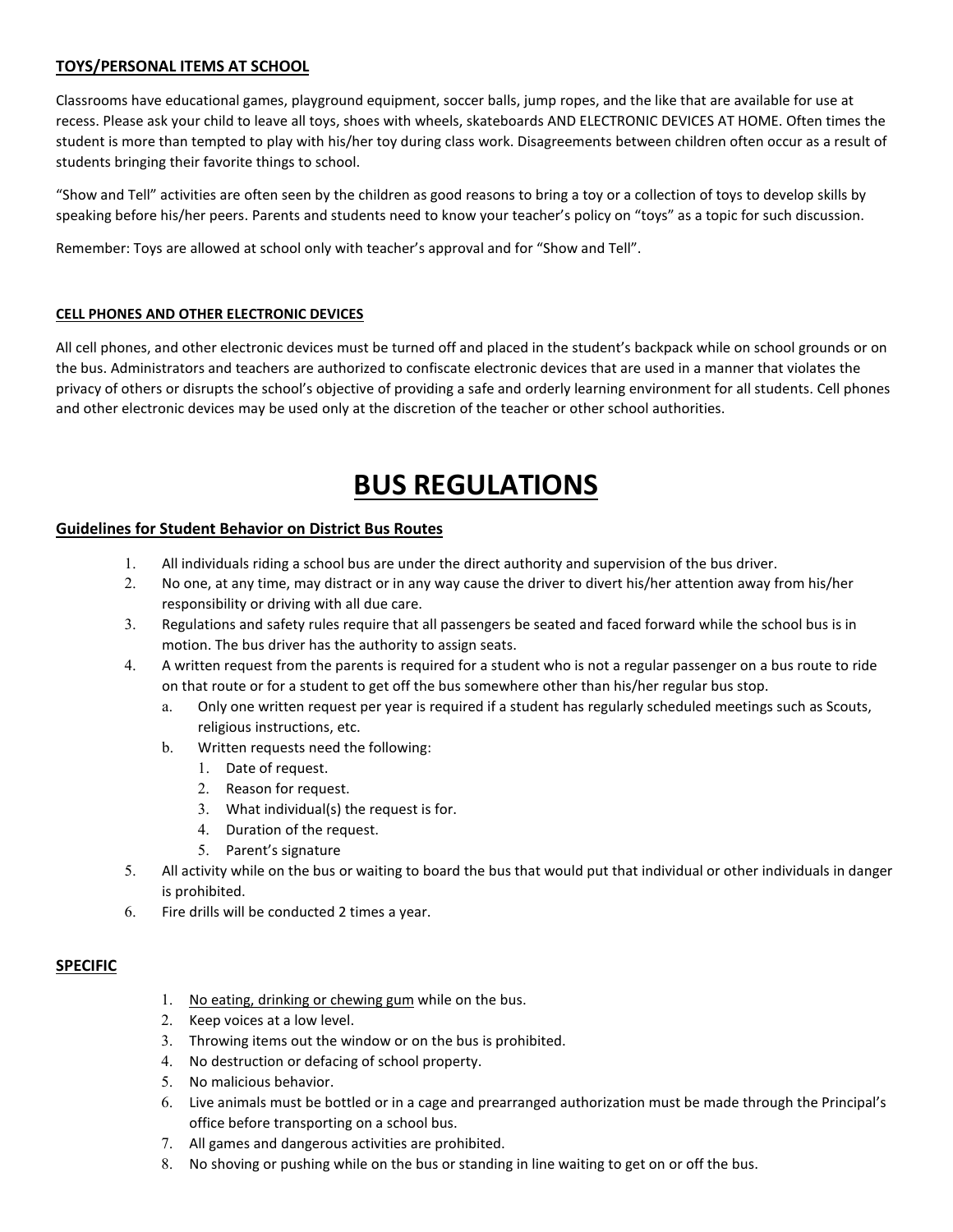- 9. No fighting while on the bus or standing in line waiting to get on or off the bus.
- 10. Never stick hands, arms, or any other part of the body out of windows or doors.
- 11. If for some reason you must cross the street, cross in front of the bus and look in both directions before stepping from in front of the bus.

#### **SUSPENSION OF SCHOOL BUS SERVICE**

Bus riding is a privilege – not a right. Arizona law gives the driver complete authority to maintain safe transportation. When school bus rules are consistently violated and cause danger to the students or drivers, the school authorities will take action to remedy the situation.

#### **The action will be as follows:**

- Under some situations, the parents will be notified by school authorities. If the behavior does not improve, the bus service will be suspended for a specified amount of time.
- Under emergency situations, where there are extremely serious violations, a student may be suspended from the bus without prior notice.

## **STUDENT HEALTH**

#### **COMMUNICABLE DISEASES**

Any student with, or recovering from a communicable disease, will not be permitted in school until the period of contagion is passed or until a physician recommends a return, in accordance with A.R.S. 36-629, appropriate regulations of the State Department of Health Services, and policies of the County Health Department.

Parents will be requested to provide a history of the communicable diseases for each student, and such records will be kept and maintained by the District.

A child suffering from a communicable disease shall be excluded from school to protect the student's own welfare and also to protect other students from illness. Early recognition of a communicable disease is of prime importance. The administrator or county health director shall make the decision for exclusion and re-admission.

#### **Pediculosis (Lice Infestation)**

A student with pediculosis shall be excluded from school until treatment specific for pediculosis has been initiated and the student is symptom free.

#### **IMMUNIZATION OF STUDENT**

Subject to the exemptions provided by law, immunizations against diphtheria, tetanus, pertussis, poliomyelitis, rubella (measles), mumps, rubella (German measles), hepatitis B, and haemophilus influenza b (HIB) is required for attendance of any student in any District school. A student's immunization record must be submitted prior to attendance, although a student may be conditionally enrolled provided that necessary immunizations have been initiated and a schedule has been established for completion of the required immunizations. A student who fails to comply with the immunization schedule shall be suspended in accordance with policies of the District, except that a homeless student shall not be suspended from attendance until the fifth calendar day after enrollment.

Any student with serologic confirmation or the presence of specific antibodies against a vaccine-preventable disease shall not be subject to immunization against that disease as a condition for attending school.

The District will cooperate with county and state health departments in programs of immunization. Parents' permission must be secured before a student may participate in such immunization projects.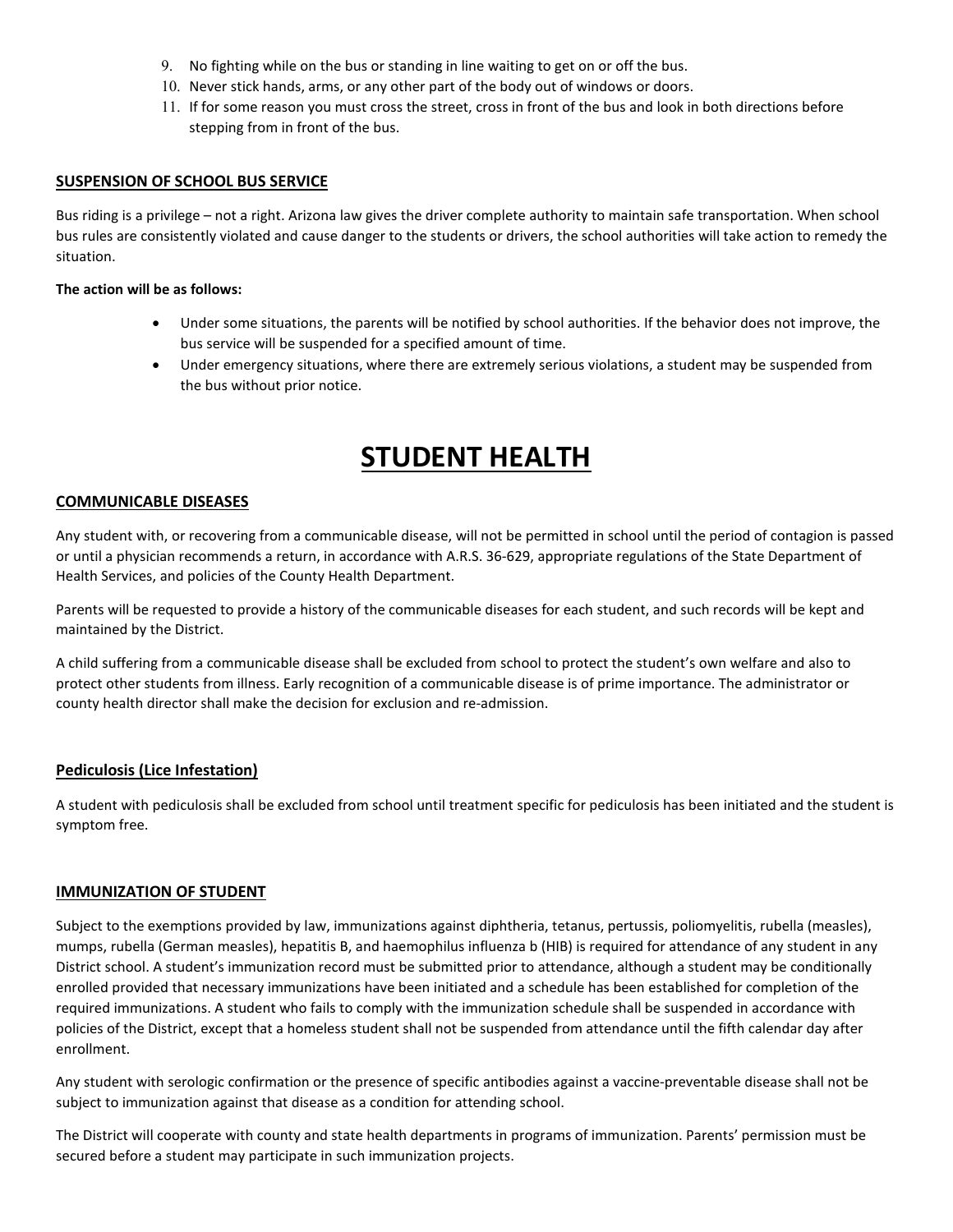#### **PHYSICAL EXAMINATIONS OF STUDENTS**

Each student participating in middle school interscholastic athletics is required to submit to a yearly physical examination when required by the Arizona Interscholastic Association or to submit evidence of being physically fit, as verified by competent medical personnel.

#### **ADMINISTERING MEDICINE TO STUDENTS**

#### **Prescription Drugs:**

For occasions when it is necessary for a student to receive a prescription drug during the school day, the following procedure has been established to ensure the protection of the school and the student and to assure compliance with existing rules and regulations:

Administration by school personnel:

- The medication must be prescribed by a physician.
- The parent or guardian must provide written permission to administer the medicine to the student. Appropriate forms are available from the school office.
- The medication must come to the school office in the prescription container as put up by the pharmacist. Written directions from the physician or pharmacists must state the name of the patient, the name of the medicine, the dosage, and the time it is to be given.
- An administrator may designate a school employee to administer the medication.
- Each administration of prescription drugs must be documented, making a record of the student having received the medication.
- Medications must be kept in their original containers in a locked medicine cabinet.

Self-administration:

- When the physician feels it is necessary for the student to carry and self-administer the medication, the physician shall provide written recommendations, to be attached to the signed parent permission form.
- The parent or guardian must provide written permission for the student to self-administer and carry the medication. Appropriate forms are available from the school office.
- The medication must come in the prescription container as put up by the pharmacist.

#### **Over the Counter Medication:**

When it is necessary for a student to receive a medicine that does not require a prescription order but is sold, offered, promoted, and advertised to the general public, the following procedure has been established to ensure the protection of the school and the student:

Administration by school personnel:

- Written permission must be provided by the parent or guardian for the administration of specific over-the-counter drugs.
- Any over-the-counter drug or medicine sent by the parent to be administered to a student must come to the school office in the original manufacturer's packaging with all directions, dosages, compound contents, and proportions clearly marked.
- An administrator may designate a school employee to administer a specific over-the-counter drug.
- Each instance of administration of an over-the-counter drug must be documented in the daily log.
- Over-the-counter drugs must be kept in their original containers in a locked medicine cabinet.

Self-administration:

- Written permission must be provided by the parent or guardian for the administration of specific over-the-counter medications by the student.
- Over-the-counter drugs or medicine sent by the parent to be administered by the student must be kept by the student in the original manufacturer's packaging, with all directions, dosages, compound contents, and proportions clearly marked.
- Necessity for self-administration of an over-the-counter drug or medicine shall be determined by the student's physician and must be verified by a signed physician's statement attached to the parent or guardian permission form, indicating the specific drug or medicine.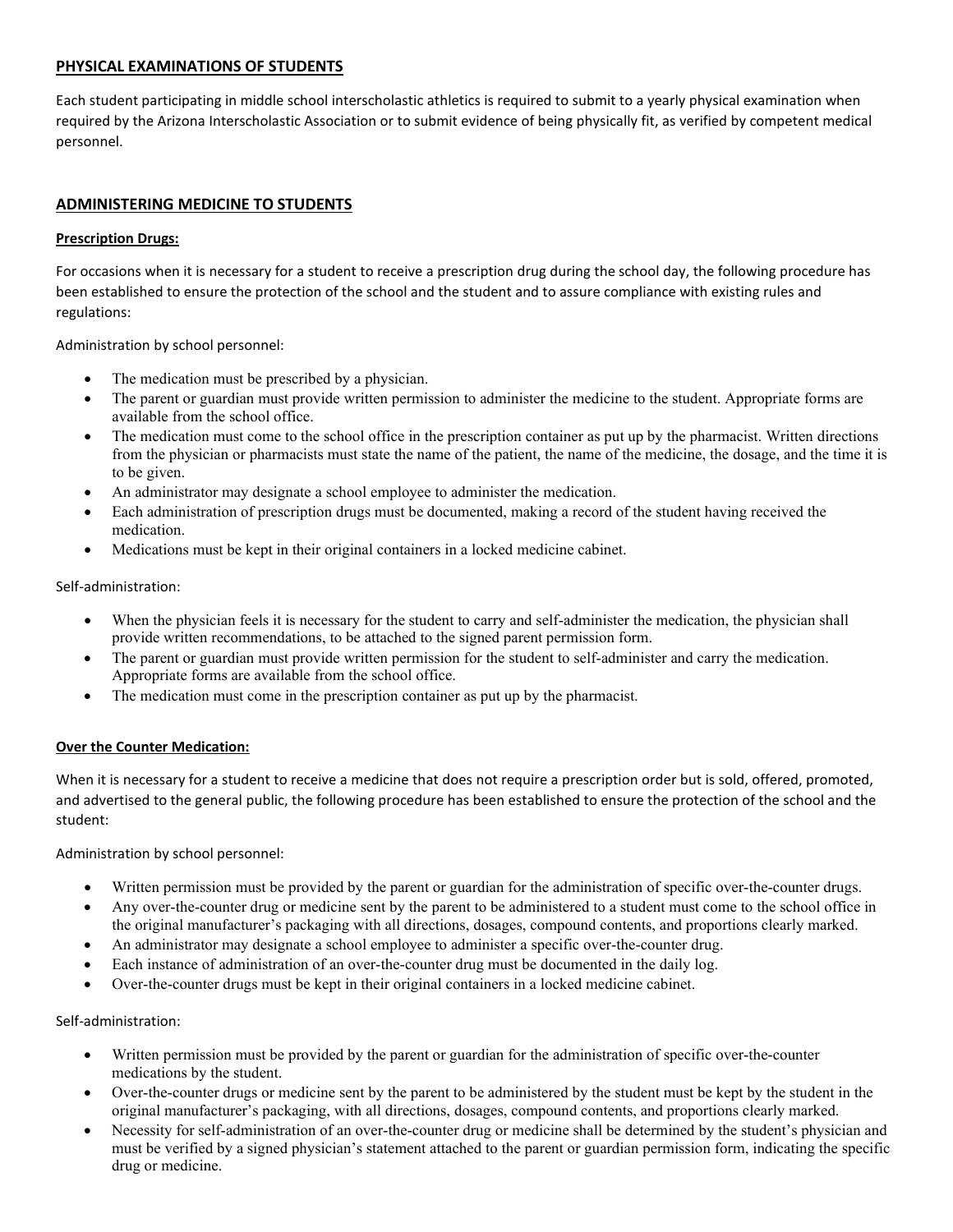#### **Protection of Students**

- Use of administration of medication on school premises may be disallowed or strictly limited if it is determined by the Superintendent, in consultation with medical personnel, that a threat of abuse or misuse of the medicine may pose a risk of harm to a member of the student population.
- The student shall take extraordinary precautions to keep secure any medication or drug, and under no circumstances shall make available, provide, or give the item to another person. The student shall immediately report the loss or theft of any medication brought onto the school campus. Violation of this regulation may subject the student to disciplinary action.

## **CAFETERIA**

The cafeteria will be open daily. All students are expected to conduct themselves in the cafeteria as they do in their homes. Complete hot lunch meals are available. Students bringing their lunch must eat in the cafeteria.

#### **LUNCH PROGRAM**

Free and Reduced Lunch Program

Pomerene Elementary School participates in the AZ free and reduced lunch program. All students will have an opportunity to complete application forms. Each parent may choose to apply for free or reduced-priced lunches. The principal has the responsibility to check to see if the applications are properly completed and to determine the qualifications of the applicant. Guidelines for approving free and reduced lunch applications are established by the Arizona Department of Education and the U.S. Government.

Families with more than one child in Pomerene Elementary School need only submit one application per family. Written notification of approval or denial will be sent home.

#### **Charges for Meals**

While Pomerene School District does not encourage meal charges, the following will apply:

- Students who do not have cash to pay for their meals may be permitted to charge them.
- Charges will only be allowed to accumulate for ten (10) days per family. (After the ten-day period, parents will be called to bring a lunch or money for the student until the charges are paid.)
- Steps will be promptly taken to collect all overdue balances.

## **STUDENT SERVICES**

#### **SPECIAL NEEDS STUDENTS**

The Pomerene School offers special programs for students whose needs require support services that are different form regular students. A specialized curriculum will be set up to serve these identified students.

All students will be screened and identified through testing procedures according to state law.

#### **CHILD FIND**

Child Find IDEA "97 P.L. 105-17 (Individuals with Disabilities Act).

The Pomerene School offers special programs for students whose needs require support services that are different from regular students. These services include ages 3-21. A specialized curriculum will be set up to serve these identified students.

All students will be screened and identified through testing procedures according to state laws.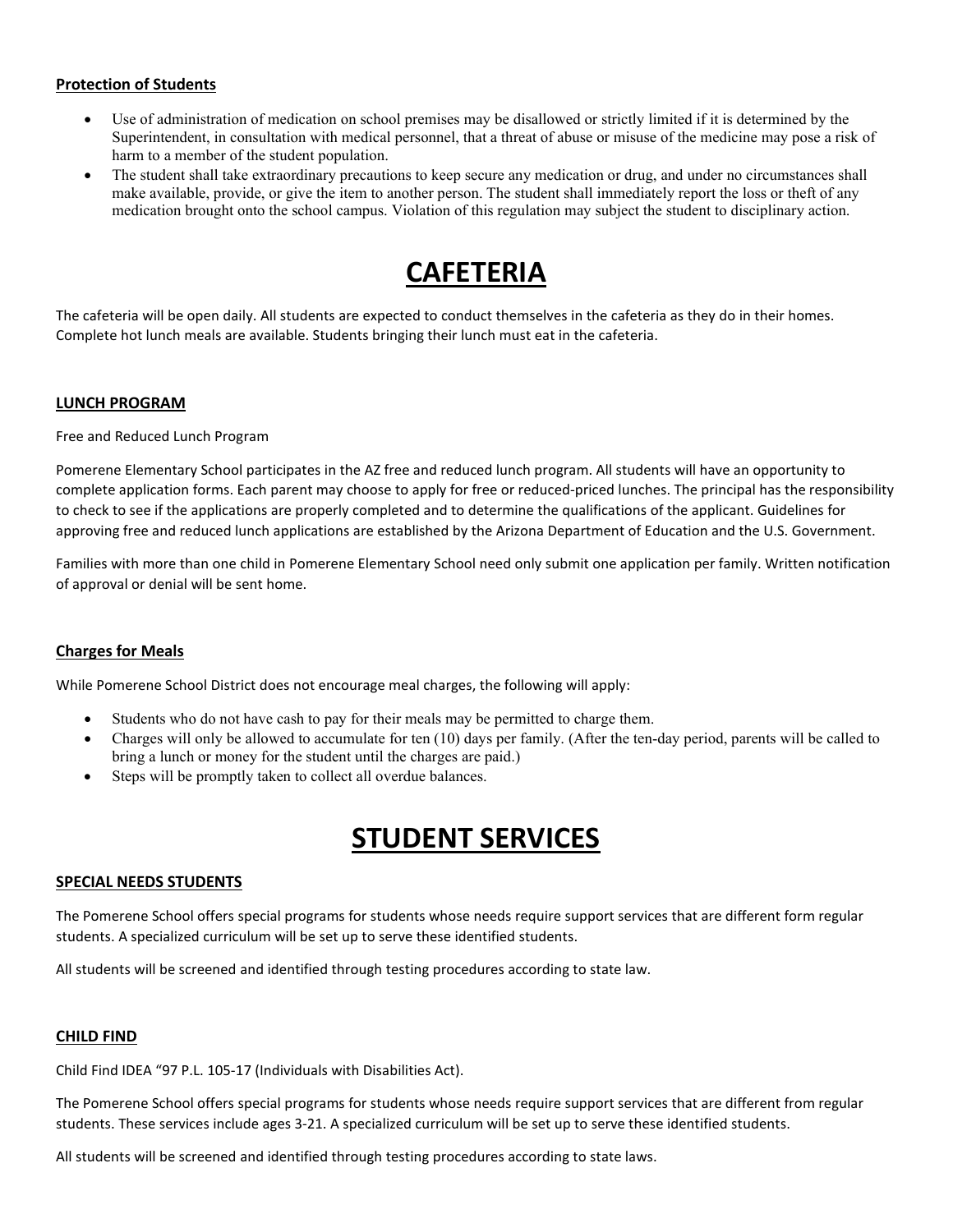#### **PAYMENT OF DEBTS**

Parents and students are responsible for clearing all debts to all school departments, vendors, school clubs and organizations, the athletic department, etc. prior to departure from school. Student report cards, yearbooks, and promotion certificates may be held if all debts are not cleared.

#### **LOST/DAMAGED BOOKS**

Students will be expected to return books checked out in their care at the close of the school term. Abusive care given to school owned books will result in students being assessed repair or replacement cost for the book.

Reasonable wear and tear is not considered abusive.

#### **INTERNET ACCESS/ELECTRONIC MAIL**

PESD offers internet access student use. PESD uses advanced software for internet content filtering and has procedures in place to further block accessibility to material, if necessary. All students and parents are required to sign computer use agreements prior to being allowed access to computers.

## **EXTRA CURRICULAR ACTIVITIES**

#### **ATHLETICS**

Interscholastic participants are reminded that they represent their school and community. It is their responsibility to maintain appropriate conduct at all times and to demonstrate behavior that will bring credit to themselves, the school and the community.

Sportsmanship and moral ethics are to be exemplified at all times in relation to other schools and with officials. It is an honor and privilege to participate in interscholastic athletics.

#### **RESPONSIBILITY OF PARTICIPANTS**

- 1. Respect the rules of the school, its' teachers, coaches and administrators.
- 2. Follow PESD eligibility rules, conference rules, and school rules. You are responsible for maintaining your own eligibility.
- 3. Strive to perform to your best ability in the classroom.
- 4. Promote sportsmanship and foster the "Six Pillars of Character" –trustworthiness, respect, responsibility, fairness, caring and good citizenship.
- 5. Exemplify good behavior, appearance, and conduct at all times.
- 6. Attend all classes the day of the game.
- 7. Students are responsible for turning in all equipment and uniforms issued to them immediately after the season is over.

#### **Academic Eligibility to Participate in Extracurricular Activities:**

- To be eligible, students must be passing all of their subjects at the end of each one week grading interval. A student has one week to make up any deficiency from the time of the first notice.
- SEMESTER ELIGIBILITY; Students must be passing all core classes (Math, Language Arts, Science and Social Studies) at the end of each semester to be eligible to compete in extracurricular activities the following semester.
- A student must be a student in "good standing", i.e., academics, tardies, truancy, discipline.
- A "C" is the lowest passing grade.
- Students who do not meet the above eligibility requirements become academically deficient and will be unable to participate in extracurricular activities until the deficiency is cleared up.
- Academically deficient students will be notified in a manner that will ensure confidentiality, both for pending ineligibility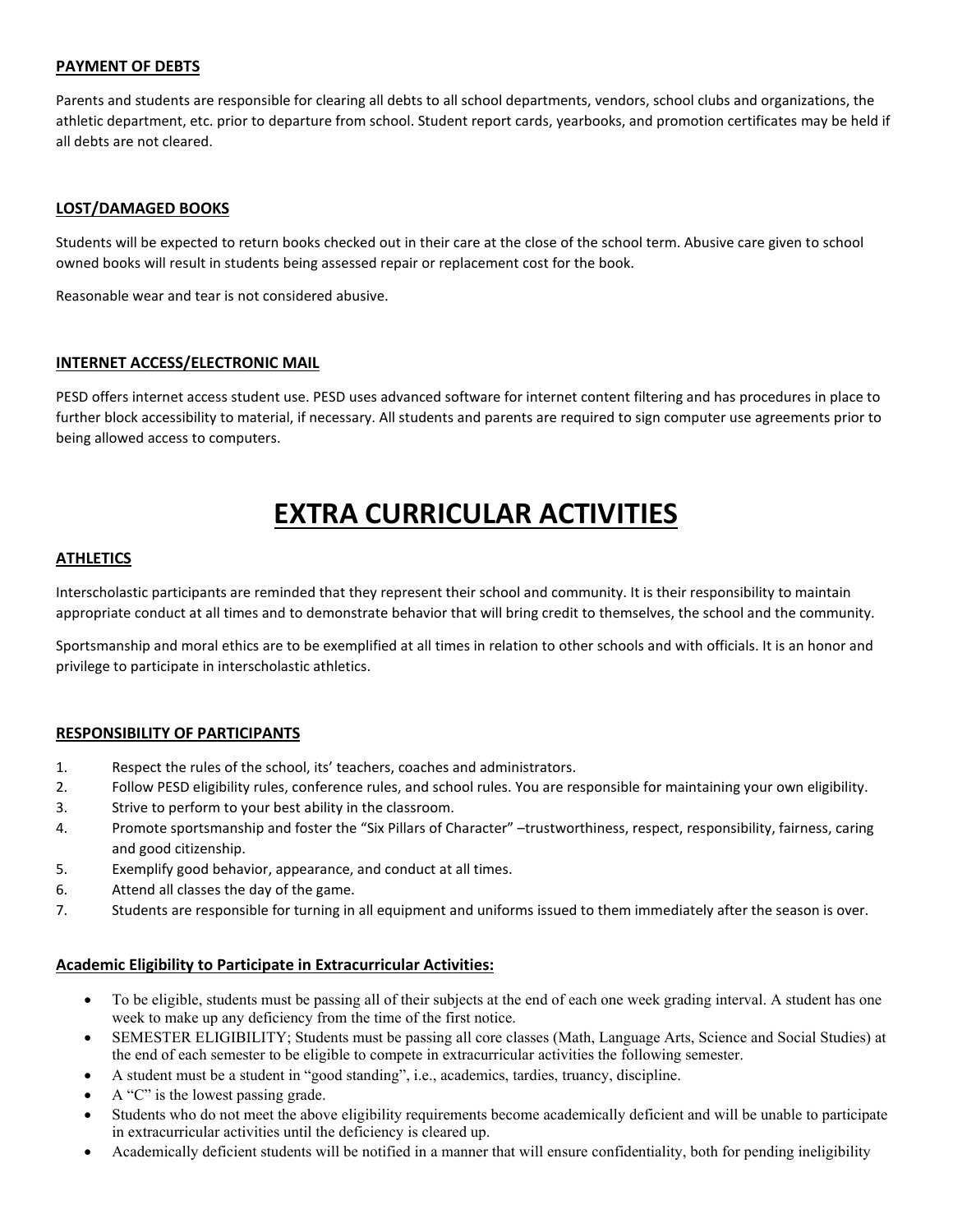and for the period of ineligibility.

- Coaches and/or sponsors will be advised under the same procedure.
- Support services will be made available to students who become ineligible for extracurricular programs as well as to students notified of pending ineligibility.
- Students whose behavior presents a problem or jeopardizes school discipline may be ineligible for participation in extracurricular activities until such time as their behavior warrants reinstatement.
- The same general statement shall apply for special education students except that such eligibility shall be determined on a case-by-case basis in relationship to the respective students' individual education programs.
- Absences due to athletic participation shall not justify cause for late or incomplete class assignments. Each individual student/athlete is responsible for communicating with their teachers regarding assignments that are due during athletic absences.

#### **STUDENTS ATTENDING ATHLETIC CONTESTS**

Students attending athletic events will not be allowed to leave the contest and then return. We cannot supervise children who are playing on the playground. Students misbehaving at the games will be sent home. Students will not be allowed to use the phone to call and see if they can stay for a game.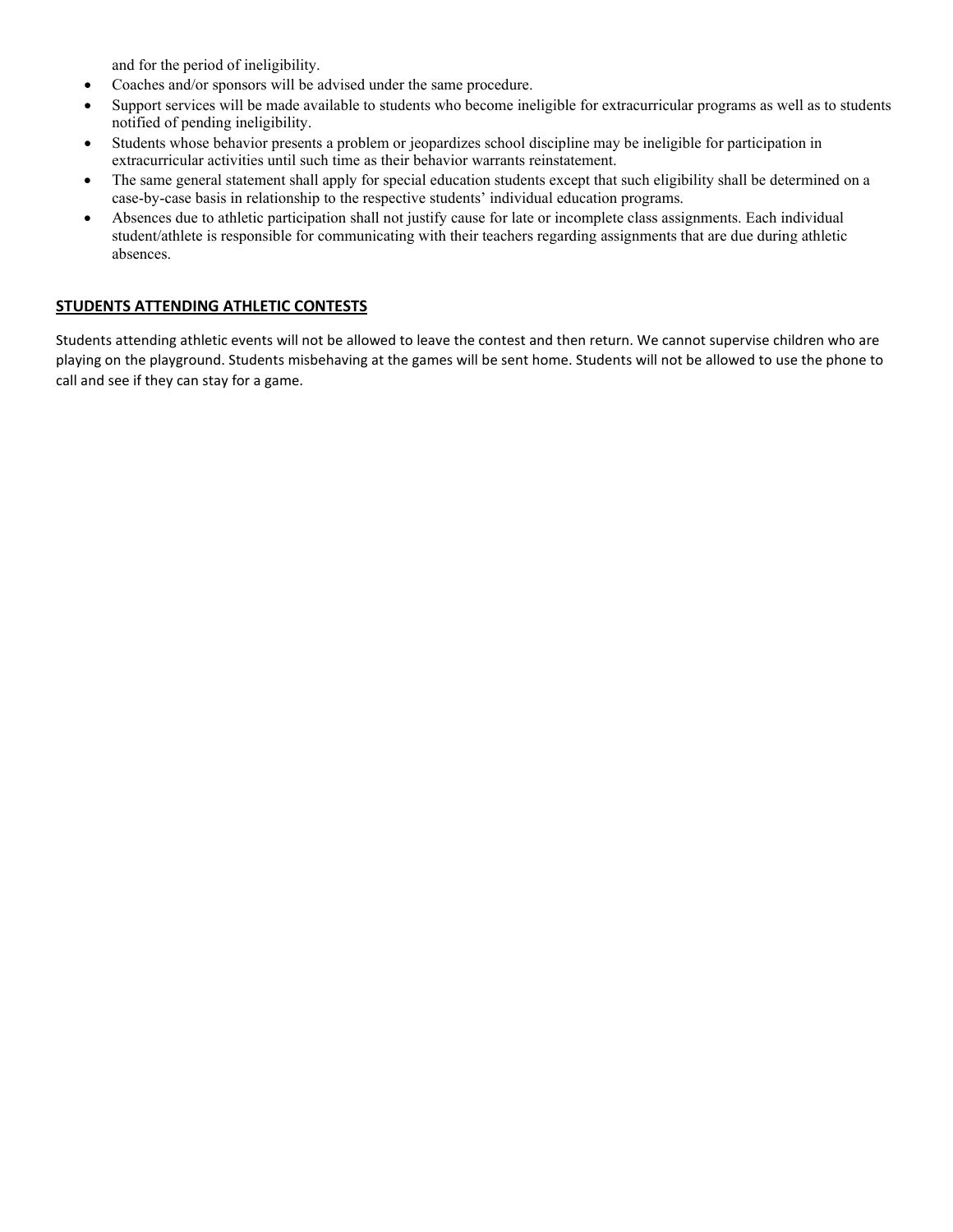## **TITLE I/EVERY STUDENT SUCCEEDS ACT**

#### **NOTICE OF TITLE I ELIGIBILITY**

School: Pomerene Date: 7/1/2020

Dear Parent/Guardian:

We have been notified that our school qualifies to receive federal funds under the *Every Student Succeeds Act (ESSA), Title I, Part A,* for the above indicated school year. The purpose of Title I-*Improving the Academic Achievement of the Disadvantaged* of the *[Every Student Succeeds Act](http://www.ed.gov/ESEA)  [\(ESSA\)](http://www.ed.gov/ESEA)* (signed into law on December 10, 2015, replacing No Child Left Behind) is to *"provide all children significant opportunity to receive a fair, equitable, and high-quality education, and to close educational achievement gaps".* Title I provides technical assistance, service and support to local educational agencies (LEAs) and schools to help ensure every child has access to an excellent education.

Our school is eligible for the following:

#### **Schoolwide Title I Program:**

You will receive notices and information throughout the school year to keep you informed about the progress of your child and the status of progress the school is making toward helping students meet high academic standards. We look forward to your attendance at school meetings when we will discuss the development, revision, and implementation of this Plan.

As always, our number one priority is academic success for all students. You are an important partner in helping us to achieve this goal. Please call me if you have any questions or suggestions.

Respectfully,

Making L. Sherman

Michael L. Sherman Pomerene School Superintendent 520.586.2407 [msherman@pomereneschool.org](mailto:msherman@pomereneschool.org)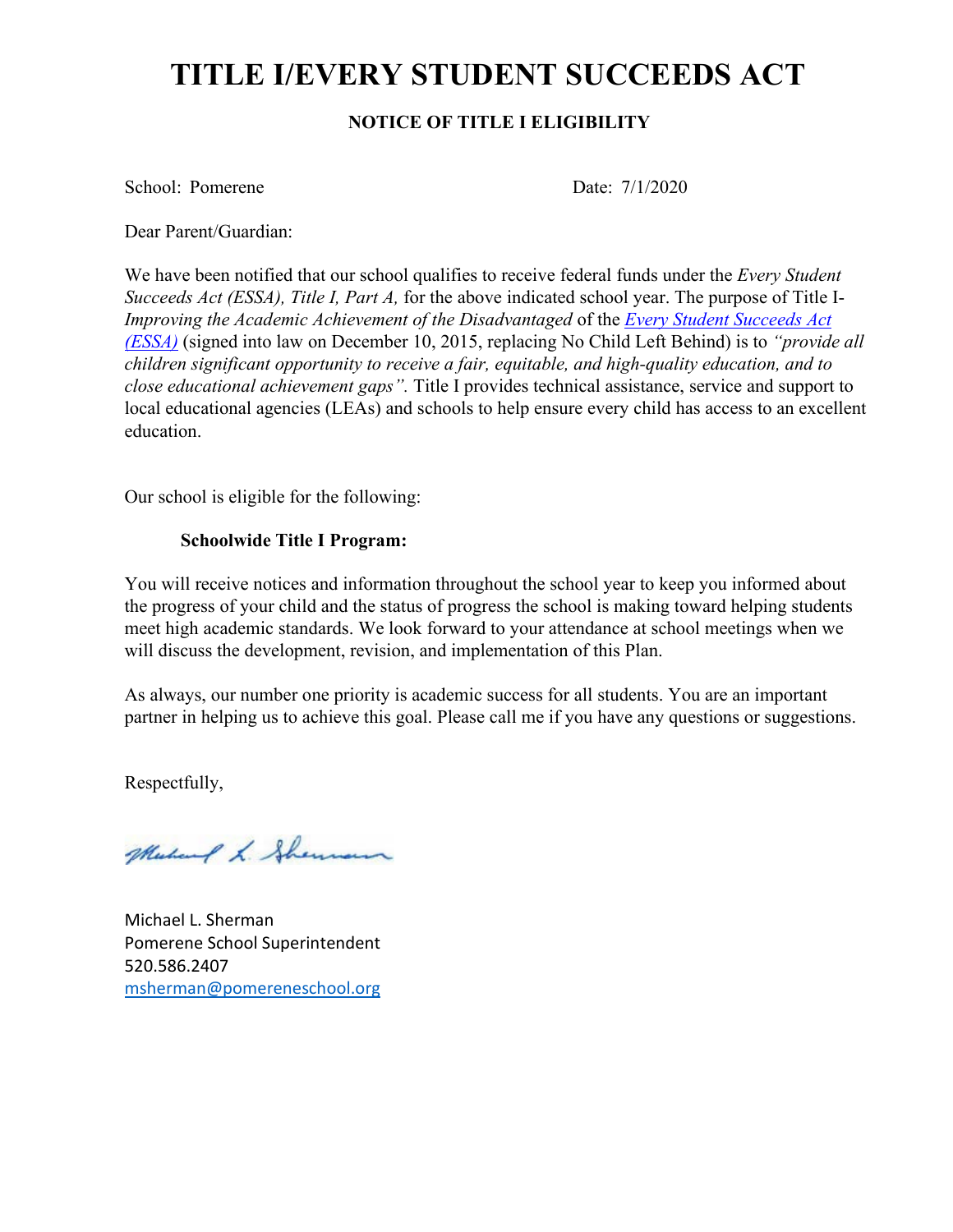#### **Pomerene Elementary School District #64 PO Box 7 Pomerene, AZ [www.pomereneschool.org](http://www.pomereneschool.org/)**

Annual Parent Notice Right to Request Teacher Qualifications

Dear Parents or Guardian,

Our school receives Federal funds for Title I programs that are a part of the *Every Student Succeeds Act (ESSA).* Throughout the year we will continue to provide you with information about this law and your child's education.

You have the right to request information regarding the professional qualifications of your child's teacher(s). If you request this information, the district will provide you with the following as soon as possible.

- **a.**if the teacher has met state licensing requirements for the grade level and subjects in which the teacher is providing instruction;
- **b.**if state licensing requirements have been waived for the teacher on a temporary basis;
- **c.** the type of college degree major of the teacher and the field of discipline for any graduate degree or certificate; and
- **d.**if your child is receiving Title I services from paraprofessionals and, if so, his/her qualifications.

If you would like to request this information, please contact Pomerene School.

Respectfully,

Muchand L. Sherman

Michael L. Sherman Pomerene School Superintendent 520.586.2407 [msherman@pomereneschool.org](mailto:msherman@pomereneschool.org)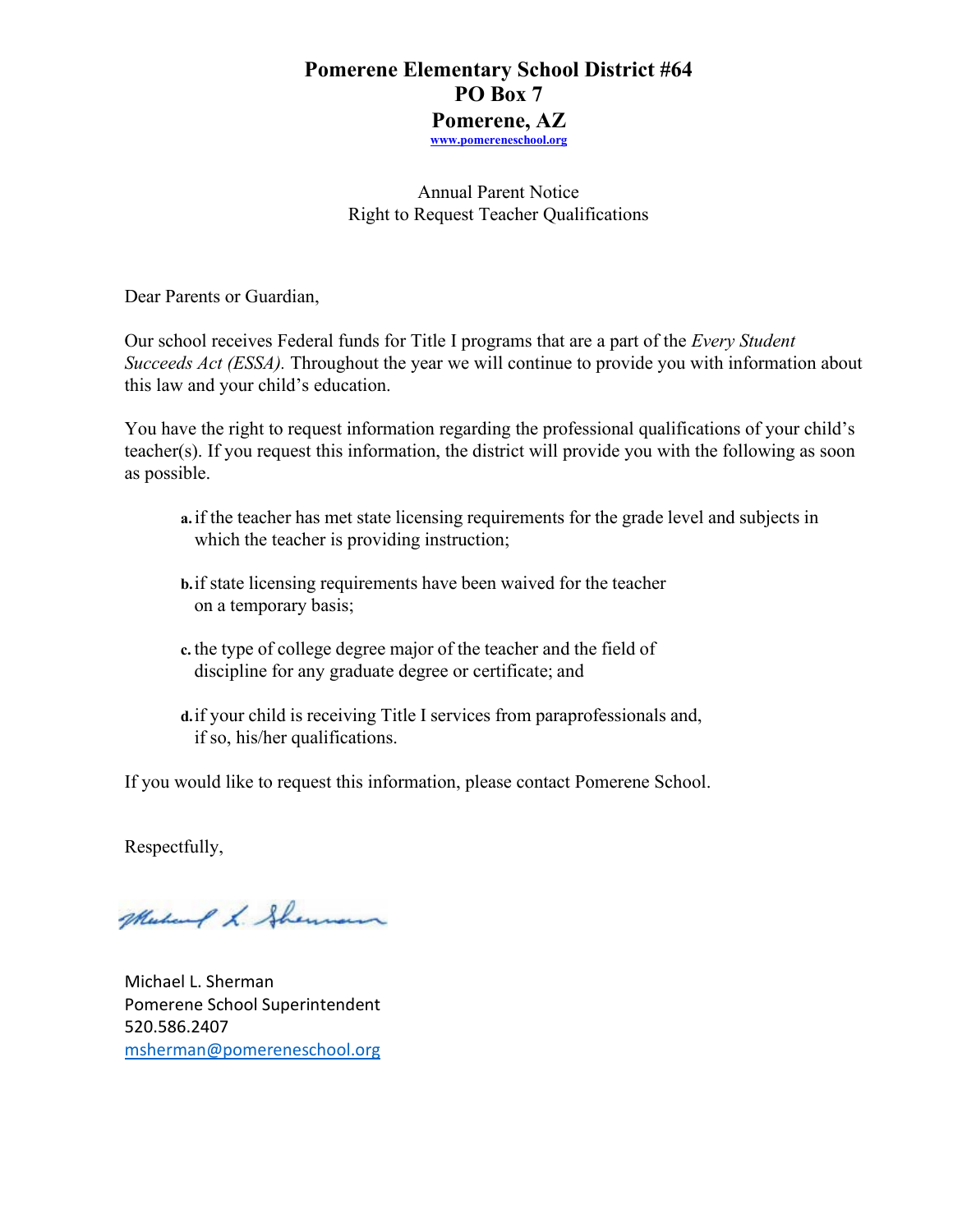#### **Pomerene Elementary School District #64 Education of Homeless and Youth Dispute Resolution Process Reference Board Policy J-1000 JFABD**

If a dispute arises over school selection or enrollment in for a student eligible under the McKinney-Vento Act –

The child or youth shall be immediately admitted to the school in which enrollment is sought, pending resolution of the dispute. *Pomerene* will provide its share of the transportation to the school selected for the duration of the dispute resolution process.

The child, youth, parent, or guardian shall be referred to *Pomerene's* Local Educational Liaison, who shall carry out the dispute resolution process as expeditiously as possible after receiving notice of the dispute. In the case of an unaccompanied youth, the Local Educational Liaison shall ensure that the youth is immediately enrolled in school pending the resolution of the dispute.

The Local Educational Liaison shall work through the expedited dispute resolution process. For *Pomerene Elementary School District #64* that process involves:

- *A) Who – The following shall be decision makers at Pomerene Elementary School District#64:*
	- *1. ThePrincipal/Superintendent*
	- *2. The PESD Governing board*
- *B) What – An initial investigation will be completed at the school. Using the information available, the Principal/Superintendent will make a decision. The disputant can appeal that decision to the Governing Board. The Board will place the issue on the next scheduled Regular Session of the Board. The disputant may request an Executive Session or have the dispute heard in Regular Session. The Superintendent will present*  facts obtained from his/her investigation. The disputant will then present any information, *facts, witnesses or information pertaining to the dispute.*
- *C) When – Every effort will be made to make a decision within three (3) working days. If there is an appeal to the Governing Board, the issue will be placed on the upcoming Board Agenda.*

*Pomerene Elementary School District #64* shall provide the parent, guardian, or homeless youth with:

- 1) a written explanation of the school's decision regarding school selection or enrollment; and
- 2) Written forms so that, if dissatisfied with the school's decision, the parent, guardian or youth may appeal the decision to the state level.

[\(http://www.ade.az.gov/asd/homeless/disputeresolution.asp\)](http://www.ade.az.gov/asd/homeless/disputeresolution.asp))